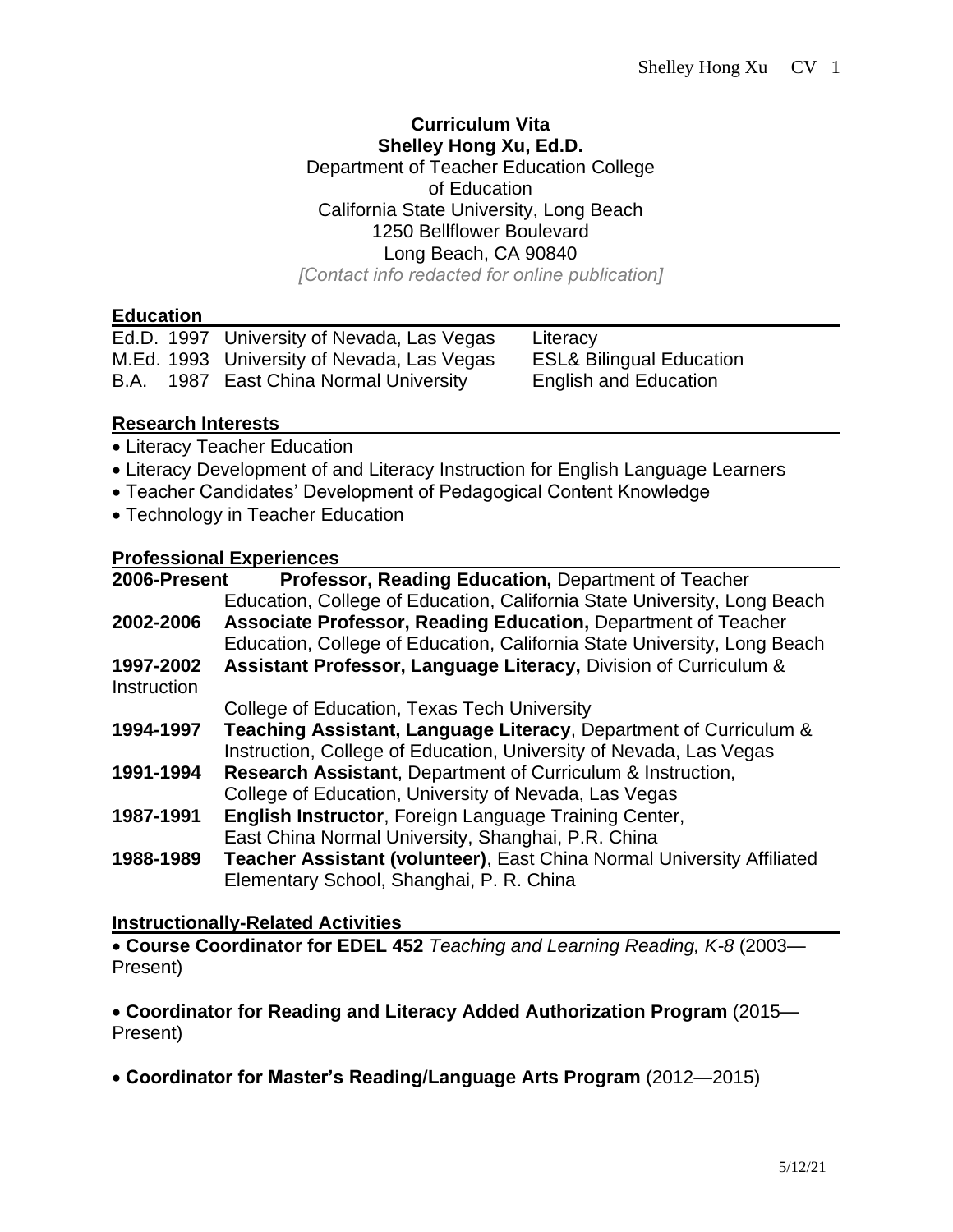## • **Courses Taught**

CSULB *Multiple Subject Credential Program (MSCP)* EDEL 452 Teaching and Learning Reading, K-8 EDEL 452C Biliteracy: Teaching English and Chinese, K-8 EDEL 453M Methodology for Mandarin and English Language Instruction in a Bilingual Setting

*Urban Dual Credential Program (UDCP)*

UDCP 410 Literacy Instruction in Inclusive Settings

UDCP 411 Advanced Literacy Instruction and Intervention

UDCP 420 K-8 Student Teaching, General Education

*Master's Reading/Language Arts Program*

EDRG 540 Advanced Studies in Literacy EDRG 543 Integration of Technology in Reading/Language Arts EDRG 551 Assessment and Instruction in Reading and Writing EDRG 544 Foundations of Literacy Research EDRG 558 Language Study for Reading Teachers EDRG 559 Practicum in Teaching Reading and Language Arts EDRG 651 Advanced Diagnosis and Intervention in Reading/Language Arts EDRG 695 Seminar in Reading EDRG 697 Independent Study

*Educational Leadership Ed.D. Program* EDLD 730 Educational Research Epistemologies and Methodologies

Dankook University, South Korean (Summer 2011)

ISS 350 English Composition ISS 332 Introduction to TESOL

### TTU

*Teacher Credential Program*

EDLL 3351 Foundations of Reading Instruction (for undergraduate credential students) EDLL 3352 Language Literacy Acquisition (for undergraduate credential students) EDLL 5340 Foundations of Reading Instruction (for graduate credential students)

*Master's Language and Literacy Program*

EDLL 5345 Early Literacy EDLL 5348 Applied Linguistics and the Teaching of Literacy EDLL 5350 Developing a Language Arts Program in Elementary Schools

*Master's and Doctoral Programs* EDLL 6341 Trends, Issues, and Problems in Literacy Learning and Teaching EDCI 7000 Independent Study EDCI 8000 Doctoral Dissertation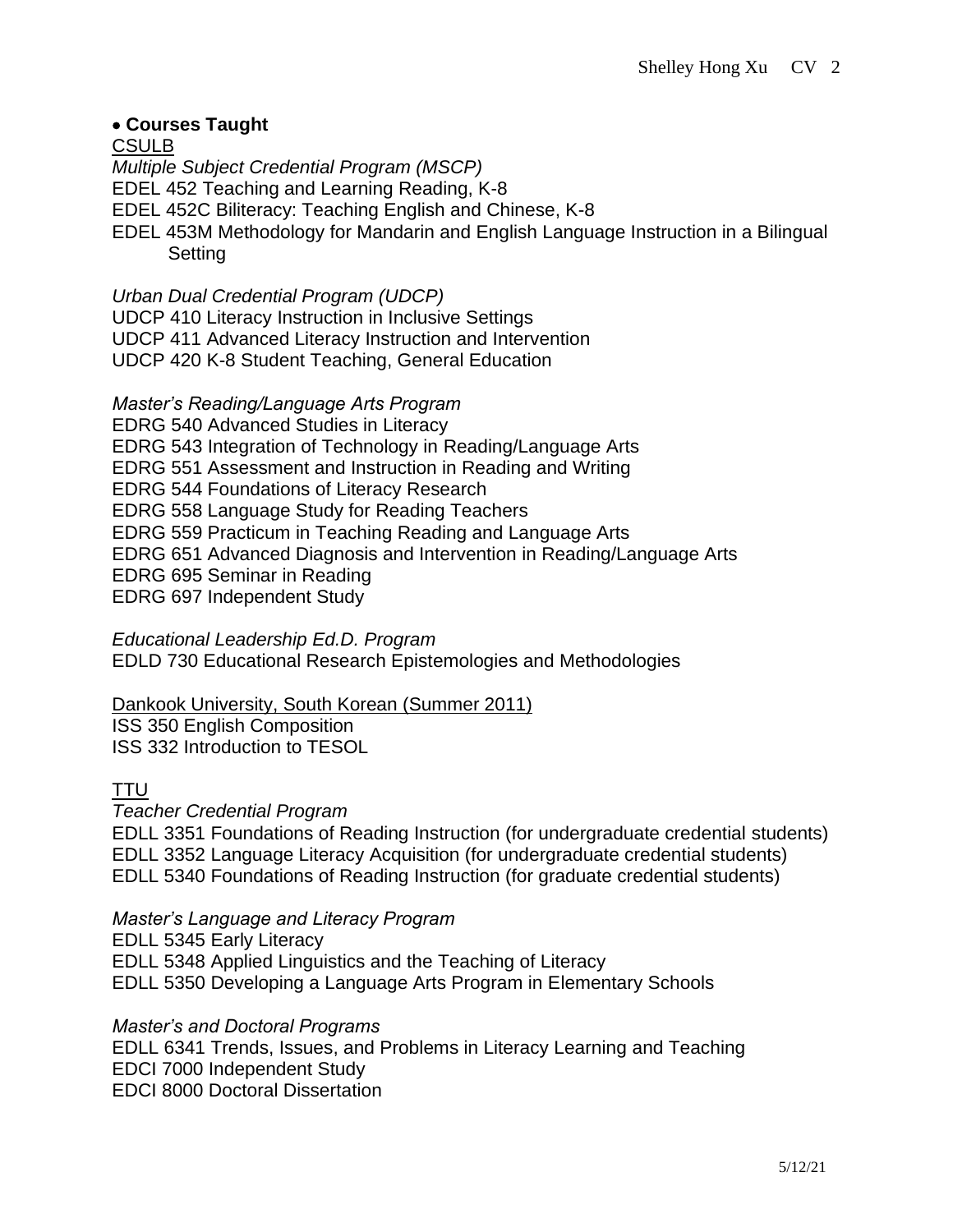### • **Master's Thesis Committees**

CSULB: member (Serena Sun, Yoshimi Ohashi, Maya Oliver, Alison Mitchell, Rebecca Dennis)

TTU: member (Walter Doue, Ingrid Graves, Michelle Baker)

### • **Doctoral Dissertation Committees**

CSULB: Member (Jake Gordon, Wendy Chavez)

TTU: Co-chair (Amma Akrofi)

TTU: Member (Pam Halsey, Jeannine Hurst, Annette Mahan)

### **Publications**

- Xu, S. (in press). Forward. In Patricia R. Schmidt (Ed.). *Authentic voices: Culturally responsive teaching and learning*. Information Age Publishing.
- Xu, S. (2020). A content analysis of PPTs: Exploring preservice teachers' TPACK development. In *Proceedings of SITE Interactive Online 2020 Conference* (pp. 602-607). Association for the Advancement of Computing in Education (AACE). Retrieved October 30, 2020 from [https://www.learntechlib.org/primary/p/218221/.](https://www.learntechlib.org/primary/p/218221/)
- Xu, S. (2018). Choice, quality, and role: Preservice teachers' perceptions and learning experiences in a hybrid and an online version of a reading methods course. In *Proceedings of E-Learn: World Conference on E-Learning in Corporate, Government, Healthcare, and Higher Education* (pp. 1014-1019). Las Vegas, NV, United States: Association for the Advancement of Computing in Education (AACE). Retrieved October 23, 2018 from [https://www.learntechlib.org/primary/p/185096/.](https://www.learntechlib.org/primary/p/185096/)
- Xu, S. H. (2018). The million dollar question: "How do I Teach Reading Effectively". *CSULB 2018 Fall ORSP Research Newsletter*.
- Xu, S. H., & Schnablegger, J. (2018). Learning and practicing a humanizing pedagogy: One teacher's journey. In P. Schmidt, & Lazar, A. (Eds.), *Schools of promise for multilingual students: Transforming literacies, learning, and lives* (pp. 148-163). New York: Teachers College Press.
- Reese, L., Richards-Tutor, C., Pavri, S., Hansuvadha, N., Xu, S. (2018). Teachers for inclusive, diverse, urban settings. *Issue in Teacher Education*, *27*(1), 17-27.
- Xu, S. H. (2015). Beyond pedagogy in teacher education: Developing teacher candidates' linguistic knowledge. In P. Schmidt, & Lazar, A. (Eds.), *Reconceptualizing literacy in the new age of multiculturalism and pluralism* (2nd ed., pp. 383-402). Information Age Publishing.
- Xu, S. H. (2014). Learning to read and reading to learn through literacy memories: Exploring teacher candidates' culturally responsive teaching of reading. In C. Finkbeiner & Lazar, A. (Eds.), *Getting to know ourselves and others through the ABCs* (pp. 125-141). New York: Information Age Publisher.
- Xu, S. H. (2014). Addressing linguistic differences in literacy instruction for Chinesespeaking English learners. *The California Reader*, *47*(3), 11-19.
- Xu, S. H. (2013). Book review: Reading instruction for diverse classrooms: researchbased, culturally responsive practice. *Educational Review*, *65*, 241-242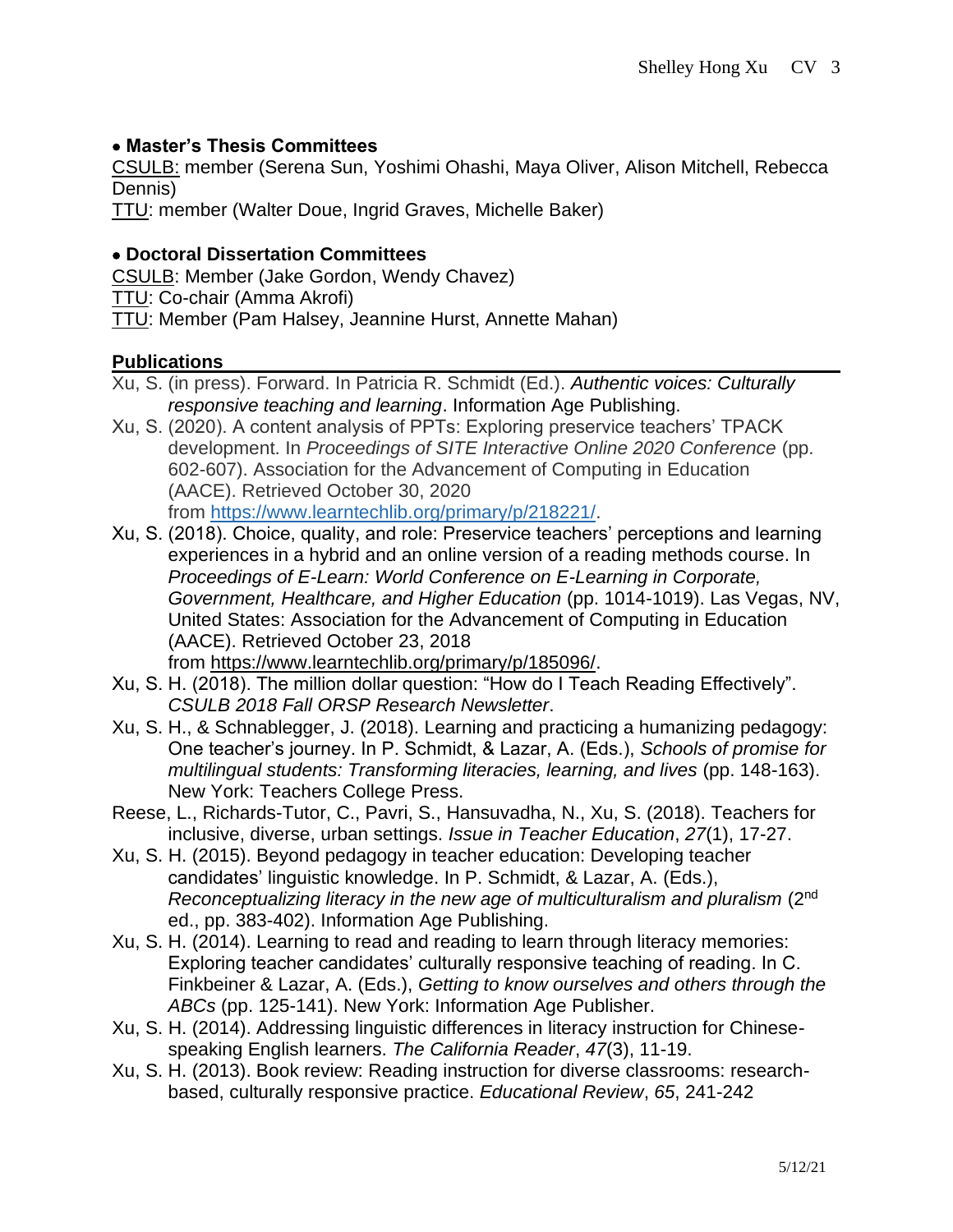- Xu, S. H. (2012). Strategies for differentiated instruction for English learners. In E. Ortlieb & E. Cheek (Eds.), *Utilizing informative assessments towards effective literacy practices: Literacy research, practice and evaluation* (Vol. 1, pp. 349- 378). Bigley, UK: Emerald.
- Xu, S. H. (2010). *Teaching English language learners: Literacy strategies & resources for K-6*. New York: Guilford.
- Xu, S. H. (2008). Rethinking literacy learning and teaching: Intersections of adolescents' in-school and out-of-school literacy practices. In K. Hinchman & H. Sheridan-Thomas (Eds.), *Best practices in adolescent literacy instruction* (pp. 39-56). New York: Guilford.
- Barone, D. M., & Xu, S. H. (2008). *Literacy instruction for English language learners: Pre-K-2*. New York: Guilford Press.
- Xu, S. H. (2007) Critical Literacy Practices in Teaching and Learning. *New England Reading Association Journal*, *43*, 12-22.
- Xu, S. H. (2006). The complexity and multiplicity of preservice teachers' exploring diversity issues. In P. R. Schmidt & C. Finkbeiner (Eds.), *The ABC's cultural understanding and communication: National and International Adaptations* (pp. 143-160). Greenwich, CT: Information Age Publishing.
- Xu, S. H. (2006). Popular culture among Chinese youth: A commentary. In J. Xi, Y. Sun, J. J. Xiao (Eds.), *Chinese youth in transition* (pp. 193-198). Hampshire, England: Ashgate Publishing Limited.
- Xu, S. H., Sawyer, R., & Zunich, L. (2005). *Trading cards to comic strips: Popular culture texts and literacy learning in grades K-8*. International Reading Association.
- Barone, M. D., Mallette, H. M., & Xu, S. H. (2005). *Teaching early literacy: Development, assessment, and instruction*. New York: Guilford Press.
- Xu, S. H. (2004). Teachers' reading of students' popular culture texts: The interplay of students' interests, teacher knowledge, and literacy curriculum. In C. M. Fairbanks, J. Worthy, B. Maloch, J. V. Hoffman, D. L. Schallert (Eds.), *53rd Yearbook of the National Reading Conference* (pp. 417-431). Oak Creek, WI: National Reading Conference.
- Alvermann, D., & Xu. S. H. (2003). Children's everyday literacies: Intersections of popular culture and language arts instruction across the curriculum. *Language Arts, 81*, 145-154.
- Xu, S. H. (2003). Literacy-related play with an integration of students' "funds of knowledge." *International Journal of Social Education*, *8*(1), 9-16.
- Xu, S. H., & Rutledge, A. L. (2003). "Chickens start with Ch!": Kindergartners talk about print through environmental print. *Young Children*, *58*, 44-51.
- Xu, S. H. (2003). The learner, the teacher, the text, and the context: Sociocultural approaches to early literacy instruction for English learners. In D. Barone & L. Morrow (Eds.), *Research-based practices in early literacy* (pp. 61-80). New York: Guilford Press.
- Xu, S. H. (2002). Teachers learn to integrate literacy instruction diverse students' "funds of knowledge" with popular culture. In D. L. Schallert, C. M. Fairbanks, J. Worthy, B. Maloch, & J. V. Hoffman (Eds.), *51st Yearbook of the National Reading Conference* (pp. 407-419). Oak Creek, WI: National Reading Conference.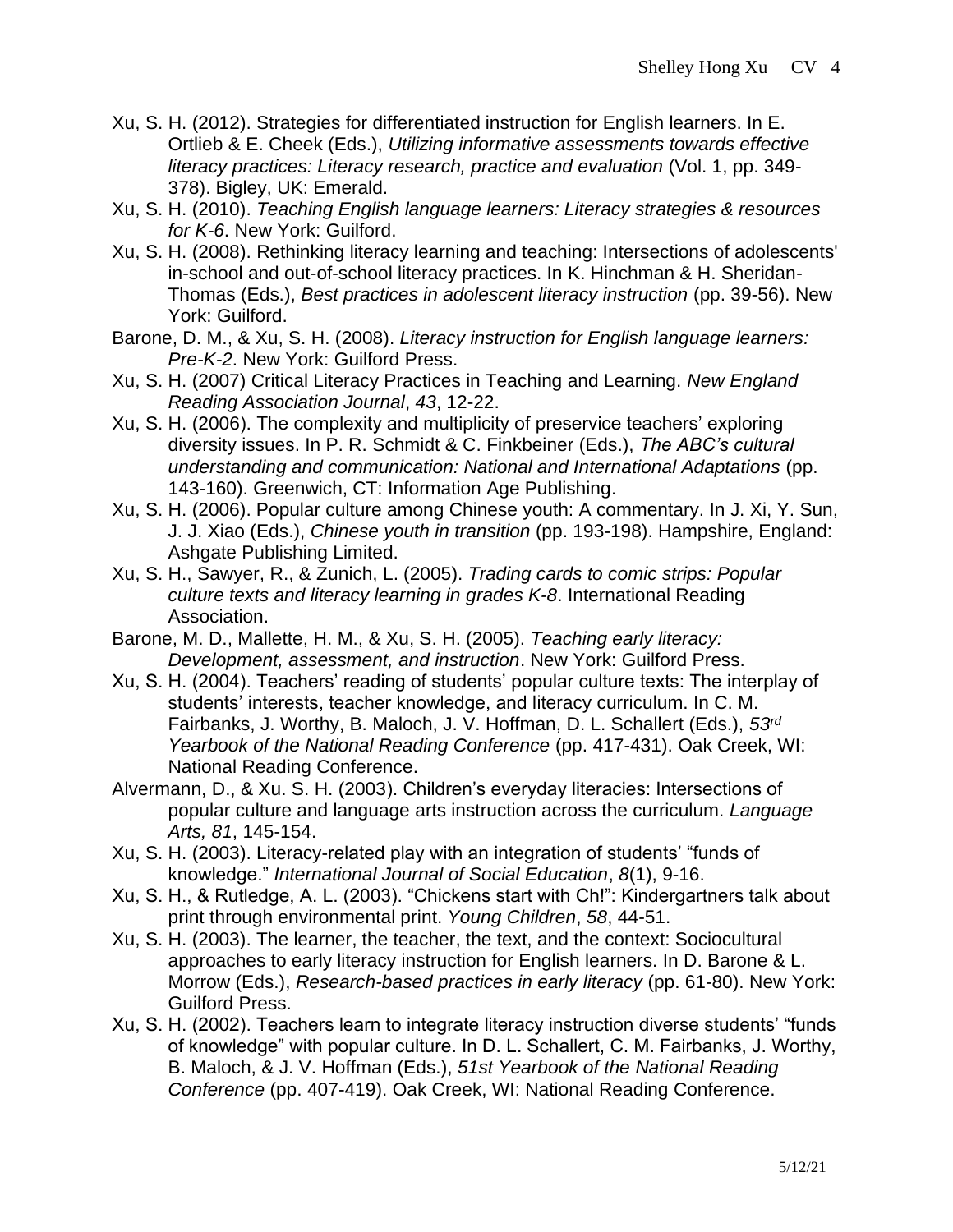- Xu, S. H. (2002). Teacher's full knowledge of students' popular culture and the integration of aspects of that culture into the literacy instruction. *Education, 122*, 721-730.
- Xu, S. H. (2001). Exploring diversity issues in teacher education. *Reading Online, 5*(1), 1- 17. Available:
	- [http://www.readingonline.org/newliteracies/lit\\_index.asp?HREF=action/xu/index.](http://www.readingonline.org/newliteracies/lit_index.asp?HREF=action/xu/index)
- Xu, S. H. (2001). The ABC's of cultural understanding and communication: Teacher assistants learn to respect, appreciate, and apply differences in literacy instruction. In P. R. Schmidt & A. W. Pailliotet (Eds.), *Exploring values across the curriculum with literature and mass media* (pp. 48-63). Newark, DE: International Reading Association.
- Xu, S. H. (2001). Preservice teachers connect multicultural knowledge and perspectives with literacy instruction for minority students. In P. R. Schmidt & P. B. Mosenthal (Eds.), *Reconceptualizing literacy in the new age of multiculturalism and pluralism* (pp. 323-340). Greenwich, CT: Information Age Publishing.
- Xu, S. H. (2000). Preservice teachers in a literacy methods course consider issues of diversity. *Journal of Literacy Research, 32*, 505-531.
- Xu, H**.** (2000). Preservice teachers integrate understandings of diversity into literacy instruction: An adaptation of the ABC's model. *Journal of Teacher Education, 51*, 135-142.
- Xu, H. (1999). Reexamining continuities and discontinuities: Language minority children's literacy experiences at home and at school. In T. Shanahan & F. V. Rodriguez-Brown (Eds.), *National Reading Conference Yearbook 48* (pp. 224- 237). Chicago, IL: National Reading Conference.
- Xu, H. (1999). Young Chinese ESL children's home literacy experiences. *Reading Horizons, 40*, 47-64.
- Xu, H. (1996). A Filipino kindergartner's successful beginning literacy learning experience in a mainstream classroom. In D. Leu, K. Hinchman, & C. Kinzer (Eds.), *Literacies for the 21st century: Research and practice*. Forty-fifth Yearbook of the National Reading Conference (pp. 219-231). Chicago: National Reading Conference.
- Hong, B., Liu, Y., Pan, J., Shen, Y., Xu, H., Zhou, W., & Zhou, Y. (in alphabetical order) (1992). *GRE: Analyses of sample items* (Chinese version). Shanghai, China: Shanghai Science & Technology Publishers.

### **Grants and Research-Related Activities**

- 1. RSCA Award (2021-2022). *Enhancing Teacher Candidates' Awareness of Anti-Black Racism through Exploring and Teaching with Children's Literature and Related Online Texts*
- 2. RSCA Award (2020-2021). *A Content Analysis of California Recommended Children's Literature and a Qualitative Study of Teacher Candidates' Use of Literature in Lesson Teaching*
- 3. RSCA Award (2019-2020). *Signals from Teacher Candidates: Creativity, Technology Integration, and Pedagogical Content Knowledge Demonstrated through a Culminating Project*
- 4. RSCA Award (2018-2019). *Teacher Candidates' Development of Pedagogical Content Knowledge: Modifying Teaching Based on Various Types of Assessment*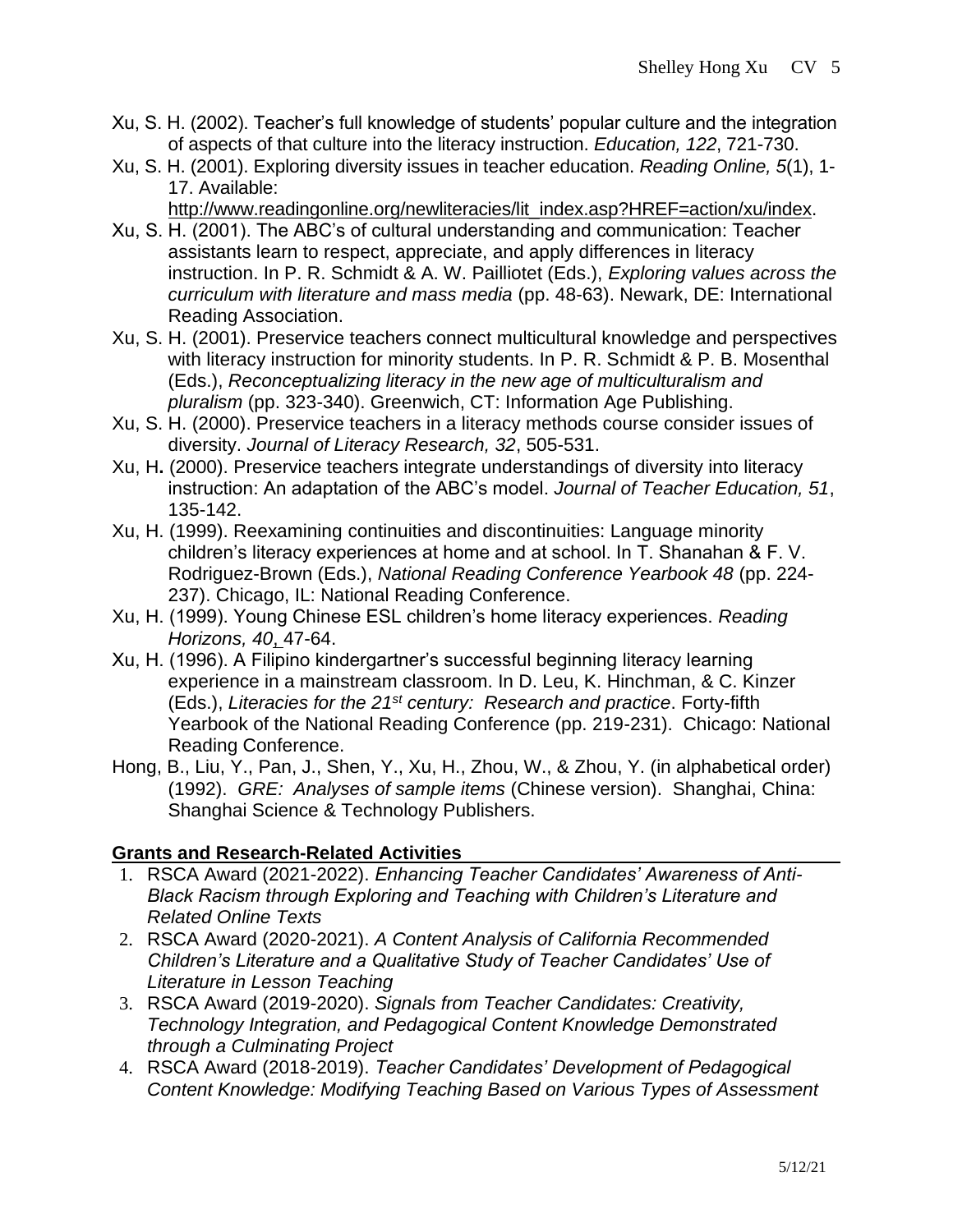- 5. RSCA Award (2017-2018). *Teacher Candidates' Development of Pedagogical Content Knowledge through Reflective Practice*
- 6. Sabbatical Leave (Spring 2017) *Exploring UDCP Student Teachers' Application of Pedagogical Knowledge during Literacy Instruction in a General Education Classroom*
- 7. RSCA Award (2016-2017) *Teacher Candidates' Learning Experiences in an Online and a Hybrid Reading Methods Course*
- 8. Faculty Development Fellow (High-Impact Practices) (Spring 2015)
- 9. RSCA Award (2015-2016) *Engaging Teacher Candidates in a Collaborative Project of Exploring Community Texts*
- 10. Collaboration for Effective Educator Development, Education, and Reform (CEEDAR) Project (Spring, 2014—Fall, 2015): developing a dual MSCP and Special Education Pathway (UDCP)
- 11. RSCA Award (2014-2015) *Engaging Teacher Candidates in a Content Analysis of Informational Texts from Outside School Settings*
- 12. RSCA Award (2013-2014) *Engaging Teacher Candidates in a Content Analysis of Advertisements*
- 13. RSCA Award (2012-2013). *Enhancing Teacher Candidates' Linguistic Knowledge Through A Contrastive Analysis of English and Another Language (L2)*
- 14. Teacher Education Professional Learning Community: English Language Learners (Spring 2012).
- 15. College of Education Mini-Grant Award (Spring 2011). *Enhancing Teacher Candidates' Knowledge and Skills of Teaching Reading to Students with Special Needs.* (funded \$4,000)
- 16. RSCA Award (2011-2012) *Using Children's Literature to Enhance Teacher Candidates' Knowledge and Skills of Teaching Reading to Students with Special Needs*
- 17. Longview Foundation Grant, *Preparing Globally Competent Educators: Revisioning Teacher Education in a Global Age* (2009-2011) (Directed by Dr. Cathy DuCharme, CSULB)
- 18. U.S.-EU Atlantis Program of the FIPSE Grant, *Policy Project on ABC's of Cultural Understanding and Communications* (2009-2011) (Directed by Dr. Patricia Schmidt, Le Moyne College, USA and Dr. Claudia Finkbeiner, University of Kassel, Germany)
- 19. SCAC Award (2010-2011) *Exploring Preservice Teachers' Culturally Responsive Teaching of Reading*
- 20. SCAC Award (2009-2010) *Exploring Linguistic Characteristics of Comic Strips: A 2 nd Study on Multimodal Texts*
- 21. SCAC Award (2008-2009) *Exploring Academic Vocabulary in Trading Cards: A Follow-up Study of Environmental Print*
- 22. Sabbatical Leave Award (Spring 2009) *Exploring Exemplary Practices in Reading*  Instruction for English Language Learners in K-2<sup>nd</sup> Grades
- 23. 3E Award (2007-2008) (funded 3 units of assigned time and \$1,400)
- 24. SCAC Award (2007-2008) *Exploring Types of Environmental Print as a Community Resource for Teaching*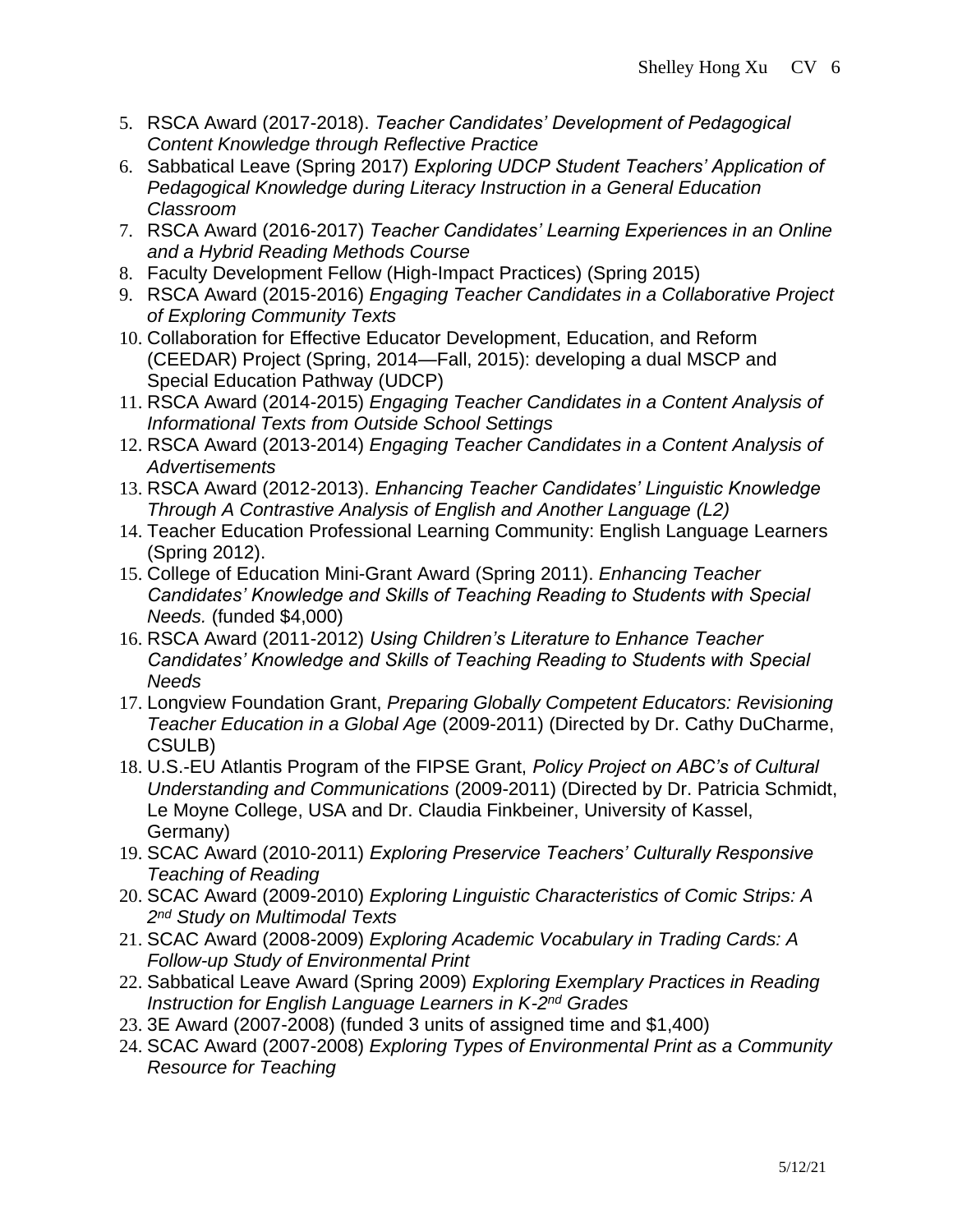- 25. SCAC Award (2005-2006) *The Impact of a Teacher's Integrating Supplementary Informational Texts into a Scripted Reading Program on 4th Graders' Reading Comprehension*
- 26. Co-Investigator (with other Reading Faculty), CSULB Unit Assessment for the Graduate Programs in Reading (Assessment Grant) (2004-2005) (funded \$7,150)
- 27. Principal Investigator, *Preparing Preservice and Inservice Teachers to Make School-Home Connection through Diverse Students' Popular Culture* (2001—2003). Elva Knight Research Grant. (funded \$5,000). International Reading Association.
- 28. Principal Investigator, *TTU Tuition Grant for In-service Teachers, Year 5* (2001- 2002). Helen Jones Foundation (funded \$15,000), Lubbock, TX.
- 29. Faculty Participant, *TechLinks: Making Connections to Prepare Preservice Teachers for Teaching with Technology* (1999-2002). Preparing Tomorrow's Teachers to Use Technology Grant (PT<sup>3</sup>) (funded \$250,000  $@$  year by U.S. Department of Education). College of Education, Texas Tech University.
- 30. Principal Investigator, *Preparing Preservice and Inservice Teachers to Read Diverse Students' Word and World through Student Popular Culture* (2000-2001). State Funded Organized Research Grant (funded \$2,820). College of Education, Texas Tech University.
- 31. Co-Evaluator, *Teaching "Learning to Read and Reading to Learn": Supporting Beginning K-8 Teachers through School-University Partnerships* (2000-2001). Texas Eisenhower Professional Development Program Grant (funded \$70,000). Division of Educational Partnership, Texas Higher Education Coordinating Board.
- 32. Principal Investigator, *Elementary Preservice Teachers Apply Diversity Knowledge and Perspectives in Literacy Instruction for Minority Students* (1999-2000). State Funded Organized Research Grant (funded \$500). College of Education, Texas Tech University.
- 33. Principal Investigator, *Chinese Parents' Support for their Children in Learning to Read and Write in English* (1997-1998). College of Education Research Incentive Award (funded \$750). College of Education, Texas Tech University.

# **Editorial Review Board of Professional Journals**

- 1. Editorial Review Board*, The Reading Teacher* (2002—2006, 2016—2018, 2019-- Present), International Literacy Association (formerly International Reading Association).
- 2. Editorial Review Board*, Action in Teacher Education* (2017—2018), Association of Teacher Educators
- 3. Essay Book Review Editor, *Reading Research Quarterly* (2005-2008), International Reading Association.
- 4. Editorial Review Board, *Literacy Research Association Yearbook* (2000-2013), Literacy Research Association (formerly, National Reading Conference).
- 5. Editorial Review Board*, Journal of Literacy Research* (2001—2010), Literacy Research Association (formerly, National Reading Conference).
- 6. Editorial Review Board*, Reading Research Quarterly* (1998—2008), International Reading Association.
- 7. Editorial Review Board*, Journal of Educational Research* (2001—2006), Heldref Publications.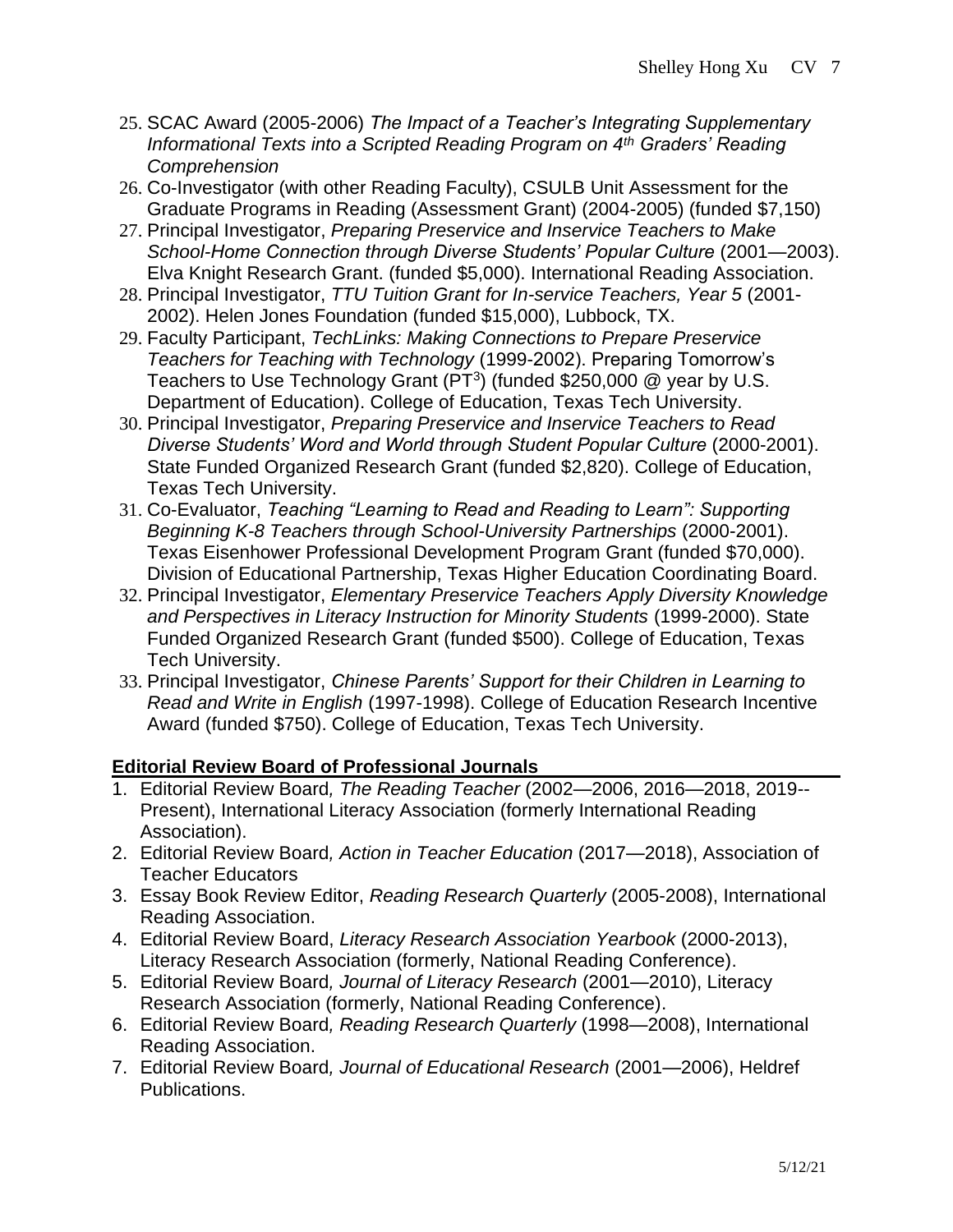# **Guest Editorial Reviewer**

- 1. *The Reading Teacher (2016)*
- 2. *Journal of Literacy Research* (2015)
- 3. *American Educational Research Journal* (Social and Institutional Analysis, 2010, 2011, 2012, 2013, 2019), American Educational Research Association
- 4. *Research in the Teaching of English* (2008), National Council of Teachers of English
- 5. *Pedagogies: An International Journal* (2008), Taylor & Francis Group
- 6. *The Reading Teacher* (2001—2002). International Reading Association.
- 7. *Teaching Education (2000).* Carfax Publishing, Taylor & Francis Group*.*
- 8. *Reading Research Quarterly* (1996). International Reading Association.

## **Book Proposal Reviewer**

- 2021 (Endorsement) *Book Talk: Growing Into Early Literacy Through Read-Aloud Conversations*. New York: Teachers College Press.
- 2021 *Embracing Change in the English Language Arts Classroom: Restorative Literacy in Action.* New York: Teachers College Press.
- 2020 *Restorative Literacies*. New York: Teachers College Press.
- 2020 *Pathways to Book Conversations: Talking with Young Children about Books (revision)* New York: Teachers College Press.
- 2019 *Literary Conversation: Developing Student Understanding*. New York: Teachers College Press.
- 2019 *Metalingusitic Language Instruction for Reading*. New York: Teachers College Press.
- 2019 *Pathways to Story Conversations: Talking with Young Children about Books.* New York: Teachers College Press.
- 2019 *Reading Ready: Preparing Students for Independent Reading of Informational Text.* New York: Teachers College Press.
- 2018 *Words Worth Using: Supporting Adolescents' Productive Power with Academic Vocabulary.* New York: Teachers College Press.
- 2017 *Damn. I Wish I Still Had Story Time. Storytelling and Experience*. New York: Teachers College Press.
- 2017 *Fulfilling Dreams of Opportunity: Realizing Race, Equity and Culturally Relevant Pedagogy in Schools*. New York: Teachers College Press.
- 2017 *CheMystery*. ThunderStone Books.
- 2016 (Revision) *Confucianism Reconsidered: Insights from American and Chinese Education in the Twenty-first Century*. Albany, NY: SUNY Press.
- 2016 *Small-Group Reading Instruction: A Differentiated Teaching Model for Beginning and Struggling Readers.* New York: Teachers College Press.
- 2016 *Literary Conversations: Developing Student Understanding*. New York: Teachers College Press.
- 2016 *Confucianism Reconsidered: Insights from American and Chinese Education in the Twenty-first Century*. Albany, NY: SUNY Press.
- 2015 *Transforming Self, Transforming Learning.* New York: Teachers College Press.
- 2015 *Teaching Comics Through Multiple Lenses: Critical Perspectives.* New York: Routledge.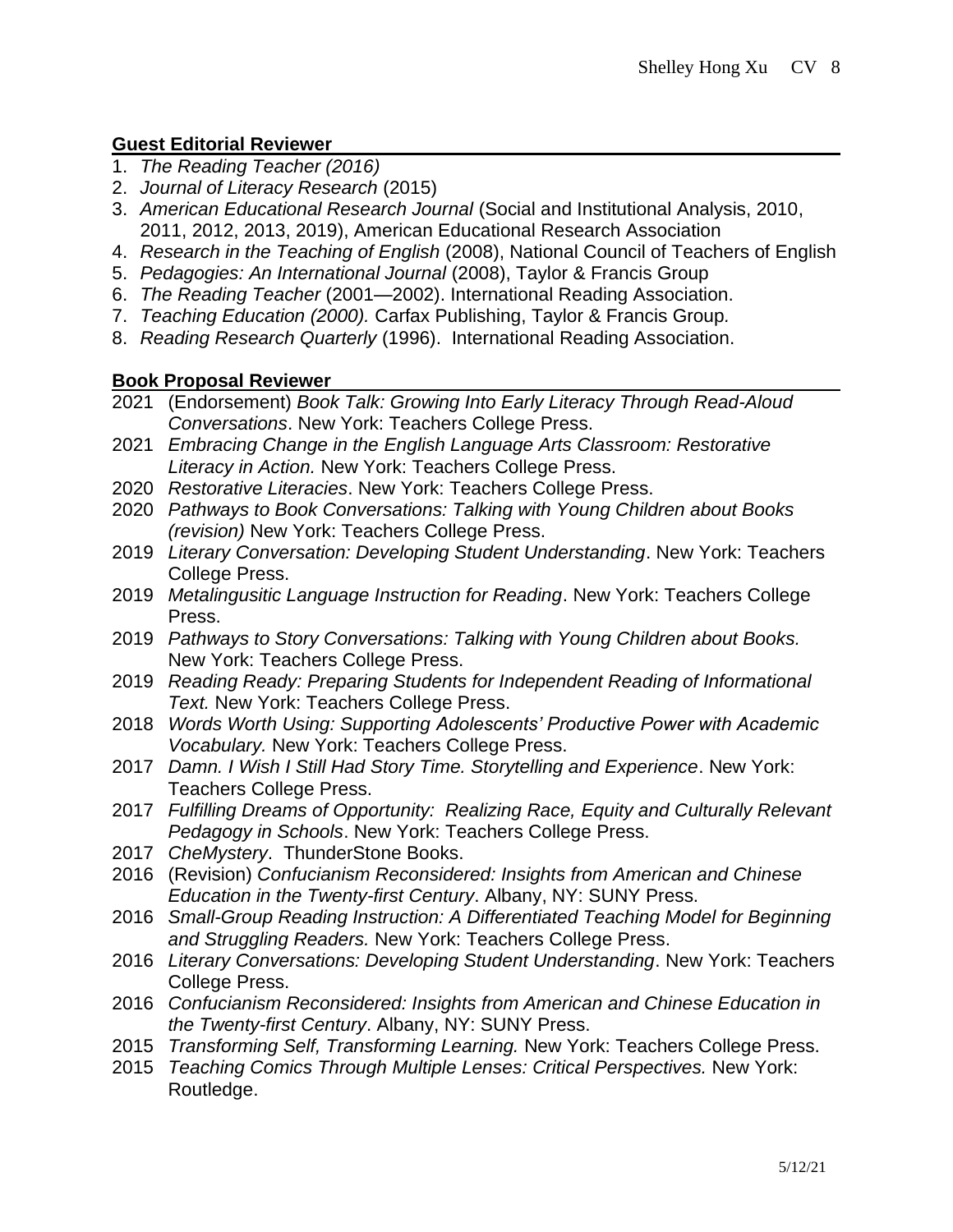- *Understanding the Hearts and Minds of Chinese-Heritage Students in North American Schools: Beyond Test Scores*. New York: Routledge
- *Pose/Wobble/Flow: A Culturally Proactive Approach to Learning and Literacy Instruction*. New York: Teachers College Press.
- *Reading Upside Down (Revision)*. New York: Teachers College Press.
- *Reading Theory: Connecting Literacy Theory and Practice in K-12 Classrooms.*  New York: Teachers College Press.
- *Effective Classroom Management: A Practitioner's Guide to Managing the Classroom*. New York: Teachers College Press.
- *Creativity and Common Core Standards*. New York: Teachers College Press.
- *Reading Upside Down*. New York: Teachers College Press.
- Ready for Revised RICA. New York: Pearson.
- *Literature and Writing Pedagogy: Empowering Critically Conscious Writers in Middle School*. New York: Teachers College Press.
- *Implementing The SIOP Model through Effective Professional Development and Coaching*. New York: Pearson.
- *Educational Clashes of American Tenets and Chinese Wisdoms: In Search of "Middle Ground".* New York: Teachers College Press.
- *Literacy Strategies for Teacher Candidates*. Boston, MA: Allyn & Bacon.
- *Bring It to Class: Unpacking Pop Culture in Literacy Learning.* New York: Teachers College Press.
- *Literacy Strategies for Teacher Candidates*. Boston: MA: Allyn & Bacon.
- *Literate Lives*. New York: John Wiley & Sons, Inc.
- *Adolescent Voices: Leveraging Literacy Skills for Agency, Purpose, and Power*. New York: Teachers College Press.
- *Comprehensive Reading Inventory: Measuring Reading Development in Regular and Special Education Classrooms.* Boston: MA: Allyn & Bacon.
- *Creating Literacy Instruction for All Students*. Boston: MA: Allyn & Bacon.
- *Immigration, Diversity, and Education*. New York: Routledge.
- *Technology Integration for Meaningful Classroom Use: A Standard-based Approach.* New York: Thomson Wadsworth.
- *Literacy Technology Integration in Elementary School*. New York: Guilford Press.
- *Critical Literacy*. Thousand Oaks, CA: Sage.
- *Culturally Contested Literacies: The Dialectic Relationship between America's "Rainbow Underclass" and Urban Schools*. New York: Routledge.
- *Reading on the Internet: Strategies for Success (revision)*. New York: Guilford Press.
- *Reading on the Internet: Strategies for Success*. New York: Guilford Press.
- *Literacy-Technology Integration in Elementary and Middle School: Developing Purpose-Driven, Effective Practice*. New York: Guilford Press.
- *Language Arts Textbook*. Thousand Oaks, CA: Sage.
- *Action Research: Teachers as Researchers in the Classroom*. Thousand Oaks, CA: Sage.
- *Creating Literacy Instruction for All Children.* Boston: MA: Allyn & Bacon.
- *Integrating Language Arts*. Boston: MA: Allyn & Bacon.
- *Reading Methods, K-8.* Boston: MA: Allyn & Bacon.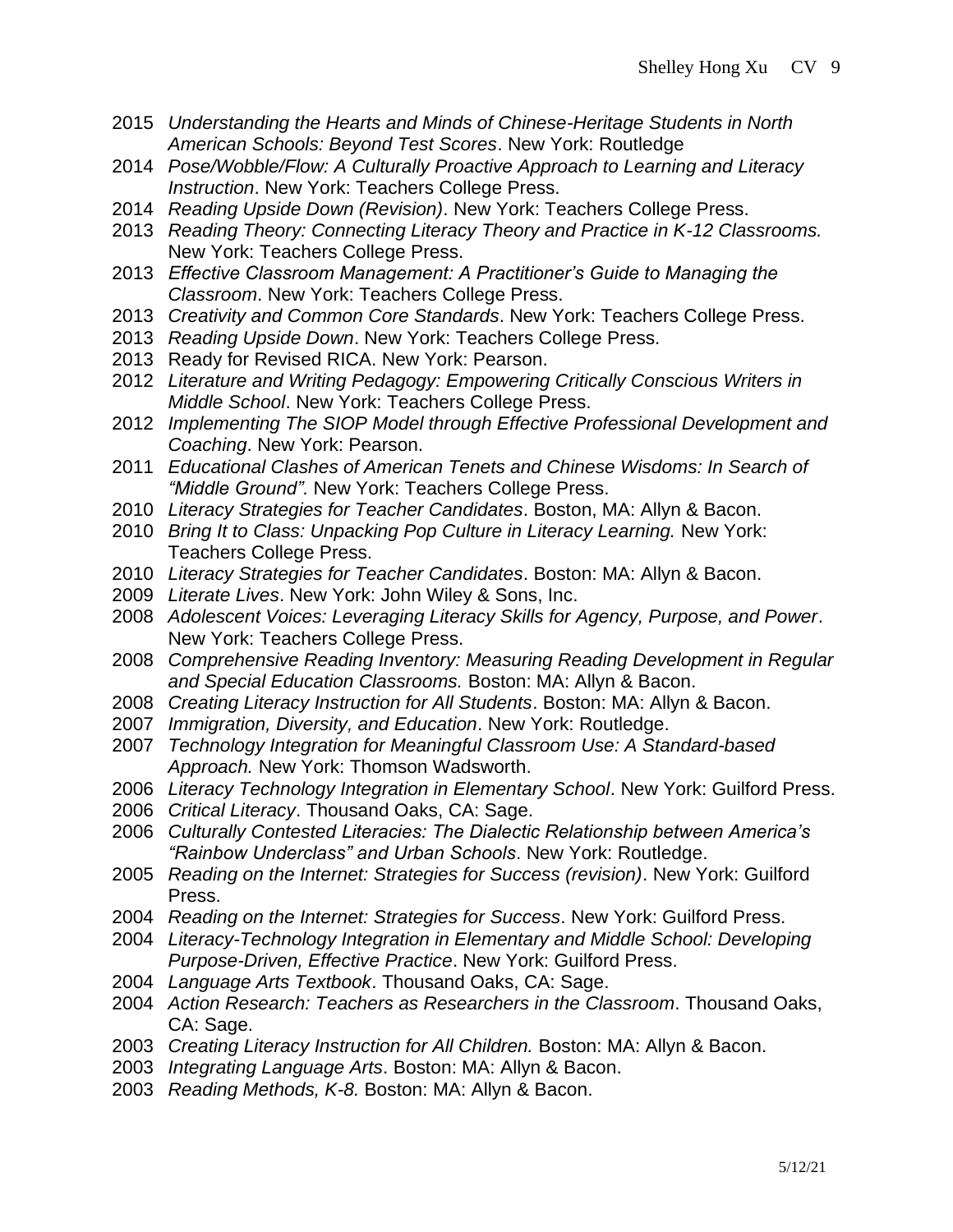- 2003 *The Magic Score*. Boston: MA: Allyn & Bacon.
- 2002 *Teaching language and literacy: Preschool through the elementary grades*. Boston: MA: Allyn & Bacon.
- 2001 *Early childhood language arts: Meeting diverse literacy needs through collaboration with families and professionals*. Boston: MA: Allyn & Bacon.

#### **Conference Proposal Reviewer**

National Reading Conference Annual Meeting (1997, 1999, 2000, 2001, 2002, 2003, 2004, 2005, 2006, 2007, 2008, 2009, 2010, 2011)

American Educational Research Association Annual Meeting (1997, 2002, 2003, 2004, 2017, 2018)

Southwest Educational Research Association Annual Meeting (1998, 1999)

### **Keynote Speaker and Workshop**

- Xu, S. H. (2008, December). *Hybridity and third space in classrooms: Linking popular culture texts to literacy learning and teaching*. Plenary address delivered at The 1<sup>st</sup> International Conference on Popular Culture and Education in Asia. Hong Kong, China.
- Xu, S. H. (2008, December). *From comic strips to YouTube: Learning English through popular culture.* Workshop conducted at The 1st International Conference on Popular Culture and Education in Asia. Hong Kong, China.
- Xu, S. H. (2008, August). *Using popular culture texts to engage students in meaningful literacy learning.* Keynote address delivered at Adelphi University's 19th Annual Summer Literacy Institute. Garden City, New York.
- Xu, S. H. (2008, August). *Using popular culture texts to engage students in critical literacy practices*. Workshop conducted at Adelphi University's 19th Annual Summer Literacy Institute. Garden City, New York.

### **National and International Conference Presentations**

- Xu, S. H. (2021, June). *Exploring Verbal and Non-verbal Features of WebQuests for English Language Learners During Reading Instruction*. Paper to be presented at Virtual Conference of Computer-assisted Language Instruction Consortium (CALICO).
- Xu, S. H. (2020, October). *A content analysis of PPTs: Exploring preservice teachers' TPACK development.* Paper presented at SITE Interactive Online 2020 Conference (Society for Information Technology and Teacher Education), Association for the Advancement of Computing in Education (AACE). (Society of Information Technology for Teacher Education).
- Xu, S. H. (2020, May). *Exploring Verbal and Non-verbal Features of WebQuests for English Language Learners During Reading Instruction*. Paper accepted for presentation at CALICO (Computer-assisted Language Instruction Consortium). Seattle, WA. (The Conference was canceled due to the Covid-19 pandemic).
- Xu, S. H. (2019, November). *Preparing Teacher Candidates to Modify Teaching Based on Three Types of Assessment.* Paper presented at Critical Questions in Education Symposium. Chicago, IL.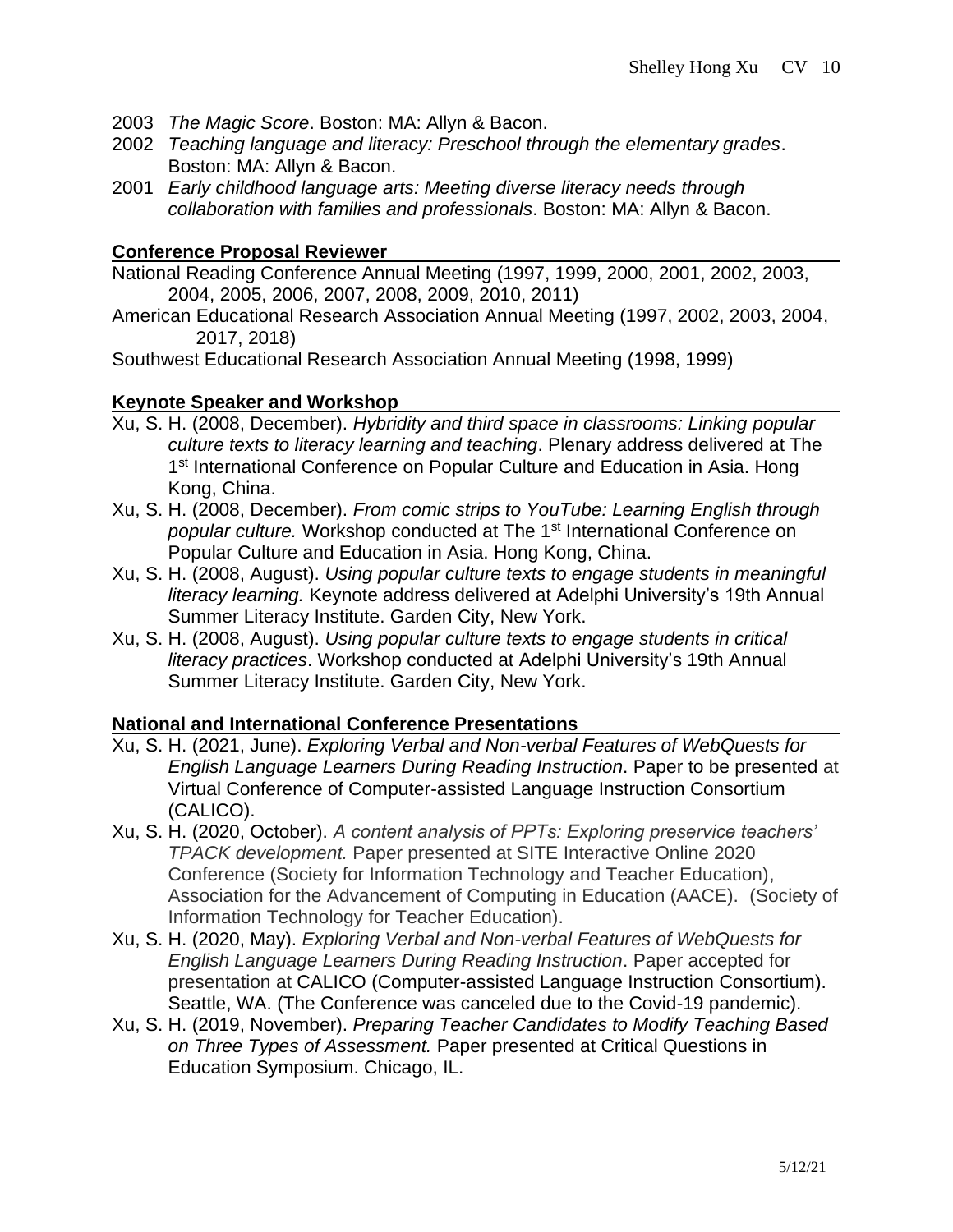- Xu, S. H. (2019, April). *Humanizing Schools for Multilingual Learners in the "Post Truth" Era.* Discussant for the Symposium to be presented at 2019 Annual Conference of American Educational Research Association, Toronto, Canada.
- Xu, S. H. (2018, October). *Choice, Quality, and Role: Preservice Teachers' Perceptions and Learning Experiences in a Hybrid and an Online Version of a Reading Methods Course*. Paper presented at the AACE World Conference of E-Learning. Las Vegas, NV.
- Xu, S. H. (2018, April). *Pedagogical Content Knowledge for Literacy Instruction for Mandarin-speaking English Learners: Instructional Strategies and Materials, and Reflective Practice.* Workshop presented at 2018 Spring Institute of California Association for Asian and Pacific American Education and CSU Asian Bilingual Teacher Education Program, Providing Equity and Access to Diverse Learners.
- Xu, S. H. (2017, August). *Reading the Community and the World*. Spotlight talk given at 2017 Conference of International Association of School Librarianship. Long Beach, CA.
- Xu. S. H. (2016, December). *Engaging Teacher Candidates in a Content Analysis of Informational Texts from Their Communities.* Paper presented at 2016 annual conference of Literacy Research Association. Nashville, TN.
- Xu. S. H. (2016, December). *Developing Literacy Teachers' Cultural Understanding and Communication: A Collaboration Between U.S. and E.U. Partners*. Chair and Discussant at 2016 annual conference of Literacy Research Association. Nashville, TN.
- Xu, S. H. (2016, March). *Using Bilingual English-Chinese Children's Books in Literacy Instruction.* Workshop to be conducted at 2016 California Association of Bilingual Education (CABE) Annual Conference. San Francisco, CA.
- Chen, X., & Xu. S. H. (2015, December). *Negotiating Faculty Identities in an Online Reading Methods Course*. Paper presented at 2015 annual conference of Literacy Research Association. Carlsbad, CA.
- Xu. S. H. (2015, December). *New Literacies, Equity, Imagination and Research: How have New Digital Media/Literacies Impacted Education, Society and the Economy*? Discussant at 2015 annual conference of Literacy Research Association. Carlsbad, CA.
- Xu. S. H. (2015, December). *Implementing the ABCs of Cultural Understanding and Communication in Global Contexts.* Discussant at 2015 annual conference of Literacy Research Association. Carlsbad, CA.
- Xu. S. H. (2015, March). *Literacy instructional strategies for Chinese Mandarin-speaking learners*. Paper presented at 2015 California Association of Bilingual Education (CABE) Annual Conference. Anaheim, CA
- Xu. S. H. (2014, September). *Using Advertisements to Explore STEM Academic Language and Content*. Paper presented at 2014 California STEM Symposium. San Diego, CA.
- Xu, S. H. (2014, August). *Addressing linguistic differences in literacy instruction for Chinese/Mandarin -speaking English learners: Strategies and materials*. Paper presented at 2014 Summer Institute California State University, Northridge. Northridge, CA.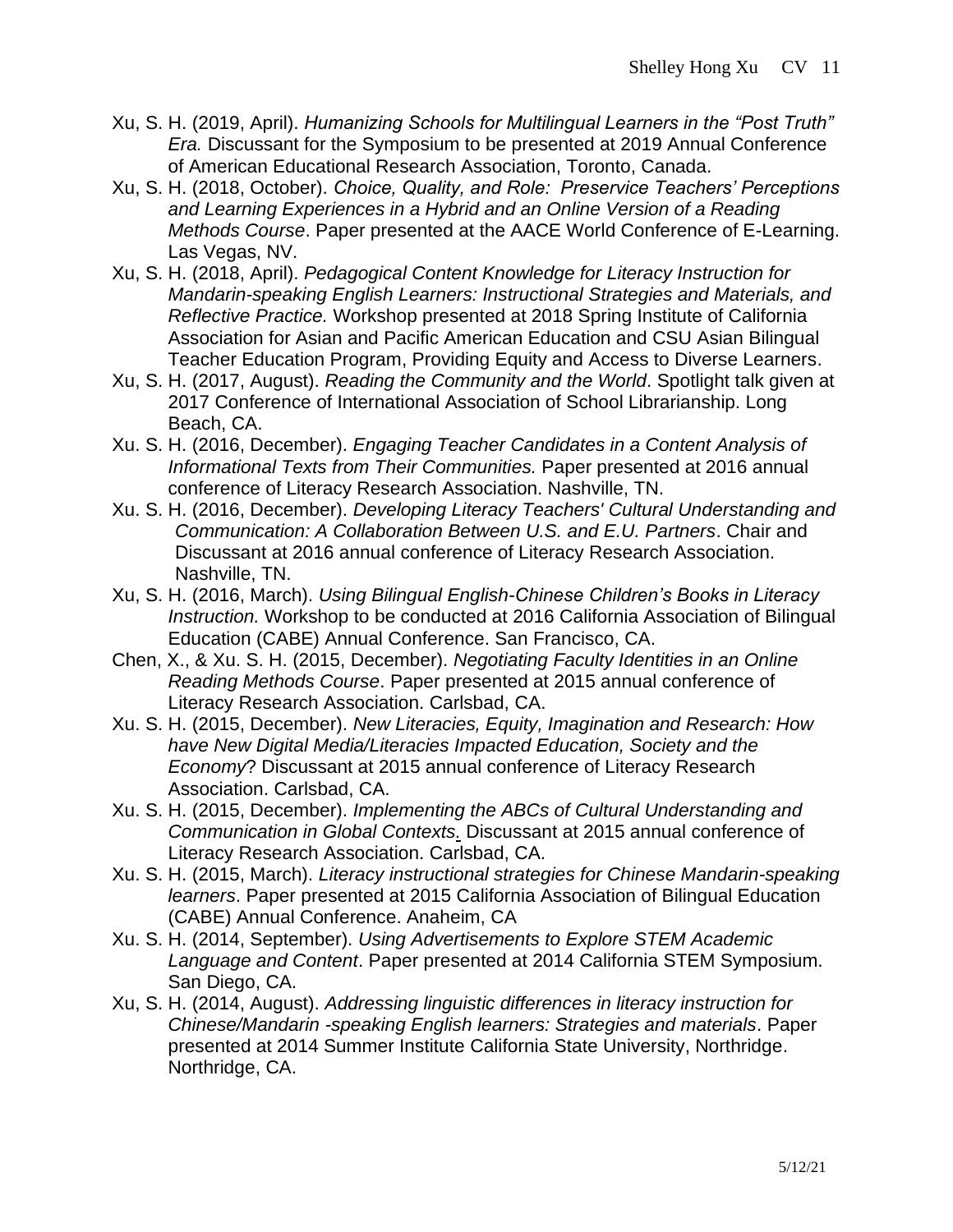- Xu, S. H. (2014, April). *Addressing Common Core State Standards and Teaching Academic Language*. Paper presented at 2014 California Association of Bilingual Education (CABE) Annual Conference. Anaheim, CA.
- Xu, S. H. (2013, November). *Analyzing and Teaching Academic Language in STEM Informational Texts*. Paper presented at California STEM Symposium: Invest in California STEM Education: Innovate, Integrate and Inspire! Sacramento, CA.
- Xu, S. H. (2012, December). *Looking beyond pictures: Exploring linguistic features of comic strips.* Paper presented at Annual Meeting of Literacy Research Association. San Diego, CA.
- Xu, S. H. (2012, December). *Using informative assessments towards effective literacy practices: Strategies for differentiated instruction for English learners*. Paper presented at Annual Meeting of Literacy Research Association. San Diego, CA.
- Xu, S. H. (2012, December). *Using children's literature to enhance teacher candidates' knowledge and skills of teaching reading to students with special needs.* Paper presented at Annual Meeting of Literacy Research Association. San Diego, CA.
- Xu, S. H. (2012, November). *Using comic strips as a meaningful linguistic input for English language learners*. Paper presented at the annual convention of National Council of Teachers of English, Las Vegas, NV.
- Xu, S. H. (2012, April*). Exploring linguistic characteristics of comic strips and instructional implications*. Paper presented at CATESOL Annual Convention. Oakland, CA.
- Xu, S. H. (2012, April). *Using environmental print (EP) to teach vocabulary and phonological concepts.* Paper presented at CATESOL Annual Convention. Oakland, CA.
- Xu, S. H. (2010, November). *Environmental print (EP) as an instructional resource for language and literacy development*. Paper presented at 60 Annual Convention of the National Council of Teachers of English. Orlando, Florida.
- Xu, S. H., Barlow, L., Cervantez-Cea, A., & Osuna-Domínguez, R. (2010, April). *Content integration into literacy instruction for English learners in primary grades*. Paper presented at 55<sup>th</sup> Annual Meeting of the International Reading Association. Chicago, Illinois.
- Xu, S. H. (2009, December). *Looking beyond images: Identifying academic vocabulary in Pokémon and Yu-Gi-Oh trading cards*. Paper presented at 59<sup>th</sup> Annual Meeting of the National Reading Conference. Albuquerque, New Mexico.
- Xu, S. H. (2009, May). *Exploring vocabulary in Pokémon and Yu-Gi-Oh trading cards*. Paper presented at 59<sup>th</sup> Annual Meeting of the National Reading Conference. Minneapolis, MI.
- Xu, S. H. (2008, December). *Exploring academic language in non-sporting trading cards.* Paper presented at 58th Annual Meeting of the National Reading Conference. Orlando, Florida.
- Xu, S. H. (2008, May). *Re-exploring Environmental Print as a Community Resource*. Paper presented at the 53<sup>rd</sup> Annual Convention of the International Reading Association. Atlanta, Georgia.
- Xu, S. H. (2007, December*). Literacy learning and practice in multilingual and multicultural settings.* Paper presented at the 57<sup>th</sup> Annual Meeting of the National Reading Conference. Austin, Texas.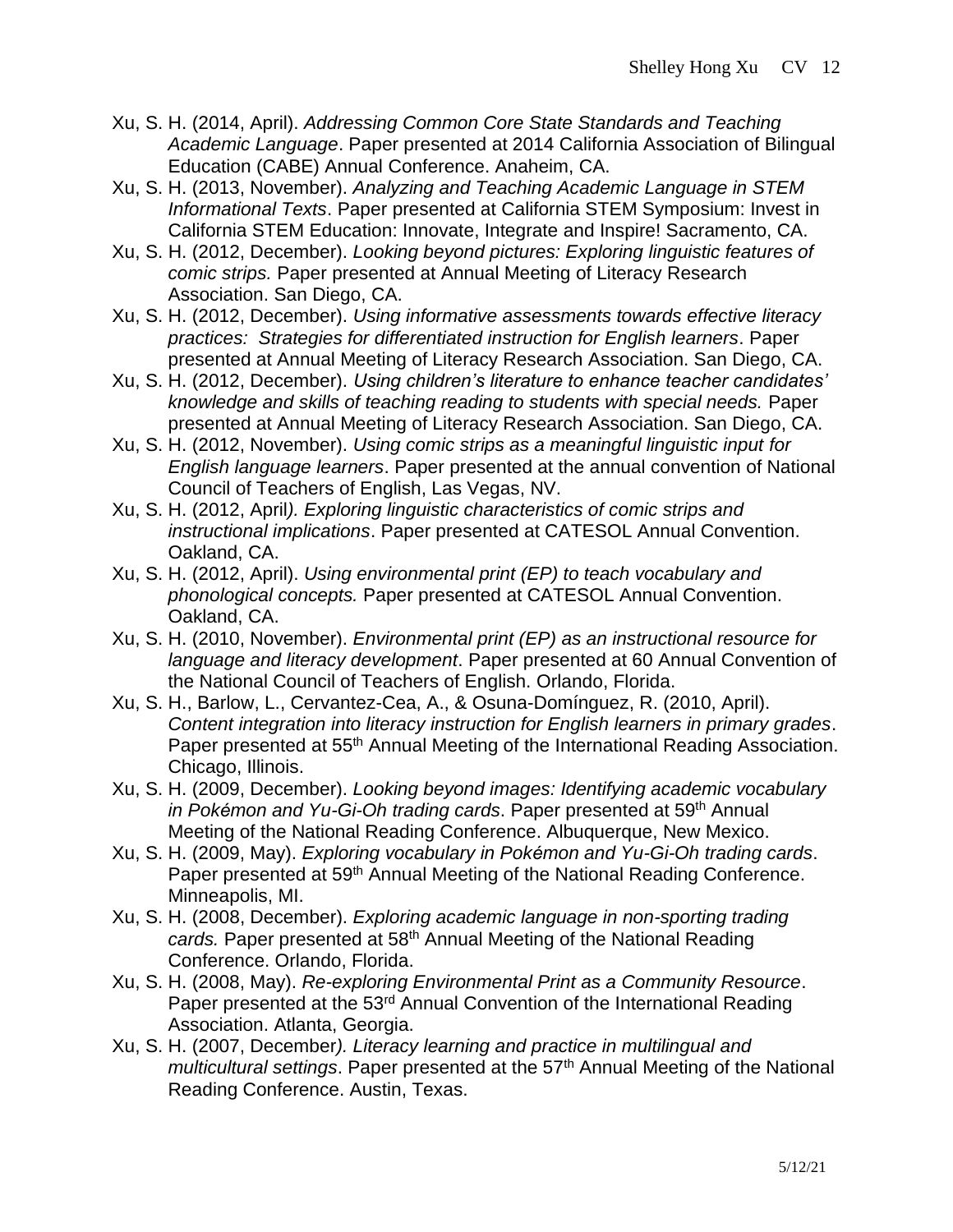- Xu, S. H. & Perkins, R. S. (2007, December). *Integrating everyday texts with multiple modes of meaning into a scripted reading program.* Paper presented at the 57<sup>th</sup> Annual Meeting of the National Reading Conference. Austin, Texas.
- Xu, S. H. (2007, May). *A 4th grade teacher's integration of supplementary resources into a scripted reading program as a way of scaffolding*. Paper presented at the 52nd Annual Convention of the International Reading Association. Toronto, Canada.
- Xu, S. H. (2006, December). *Comic strips as a textual tool in supporting students' content area reading and writing*. Paper presented at the 56th Annual Meeting of the National Reading Conference. Los Angeles, CA.
- McBride, C., & Xu, S. H. (2006, December). *Technology integration as space: Supporting English language learners' language and literacy development*. Paper presented at the 56<sup>th</sup> Annual Meeting of the National Reading Conference. Los Angeles, CA.
- Xu, S. H., & Guzzetti, B. (2006, May). *Bridging the gap between students' out of school literacy practices and in-school literacy instruction through popular culture texts*. Paper presented at the 51<sup>st</sup> Annual Convention of the International Reading Association. Chicago, IL.
- Xu, S. H. (2006, May). *Reading popular culture texts from multiple perspectives*. Paper presented at the 51<sup>st</sup> Annual Convention of the International Reading Association. Chicago, IL.
- Xu, S. H. (2006, December). *Comic Strips as a Textual Tool in Supporting Students' Content Area Reading and Writing.* Paper presented at the 56<sup>th</sup> Annual Meeting of the National Reading Conference. Los Angeles, CA.
- Xu, S. H. (2005, May). *Using the SIOP model (Making Content Comprehensible for English Learners) as a guide for teacher reflection on literacy instruction*. Paper presented at 50<sup>th</sup> Annual Convention of the International Reading Association. San Antonio, Texas
- Xu, S. H. (2004, December). *Preservice teachers seek a connection between popular culture texts and children's literature texts*. Paper presented at the 54th National Reading Conference. San Antonio, Texas.
- Xu, S. H. (2004, December). *Teachers explore culturally responsive teaching:*  integration of popular culture texts in an urban setting. Paper presented at 54<sup>th</sup> Annual Meeting of the National Reading Conference. San Antonio, Texas.
- Xu, S. H. (2004, December). *Two urban teachers' experiences with an integration of students' popular culture texts into literacy curriculum*. Paper presented at the Teacher Conference of the 54<sup>th</sup> National Reading Conference. San Antonio, Texas.
- Xu, S. H. (2004, May). *Exploring an integration of students' popular culture interests into literacy instruction*. Paper presented at 49th Annual Convention of the International Reading Conference. Reno, Nevada.
- Xu, S. H., & Evans, J. (2004, May). *Critical literacy and popular culture: Lessons from children's interactions with popular culture texts in U.S. and in U.K*. Paper presented at 49<sup>th</sup> Annual Convention of the International Reading Conference. Reno, Nevada.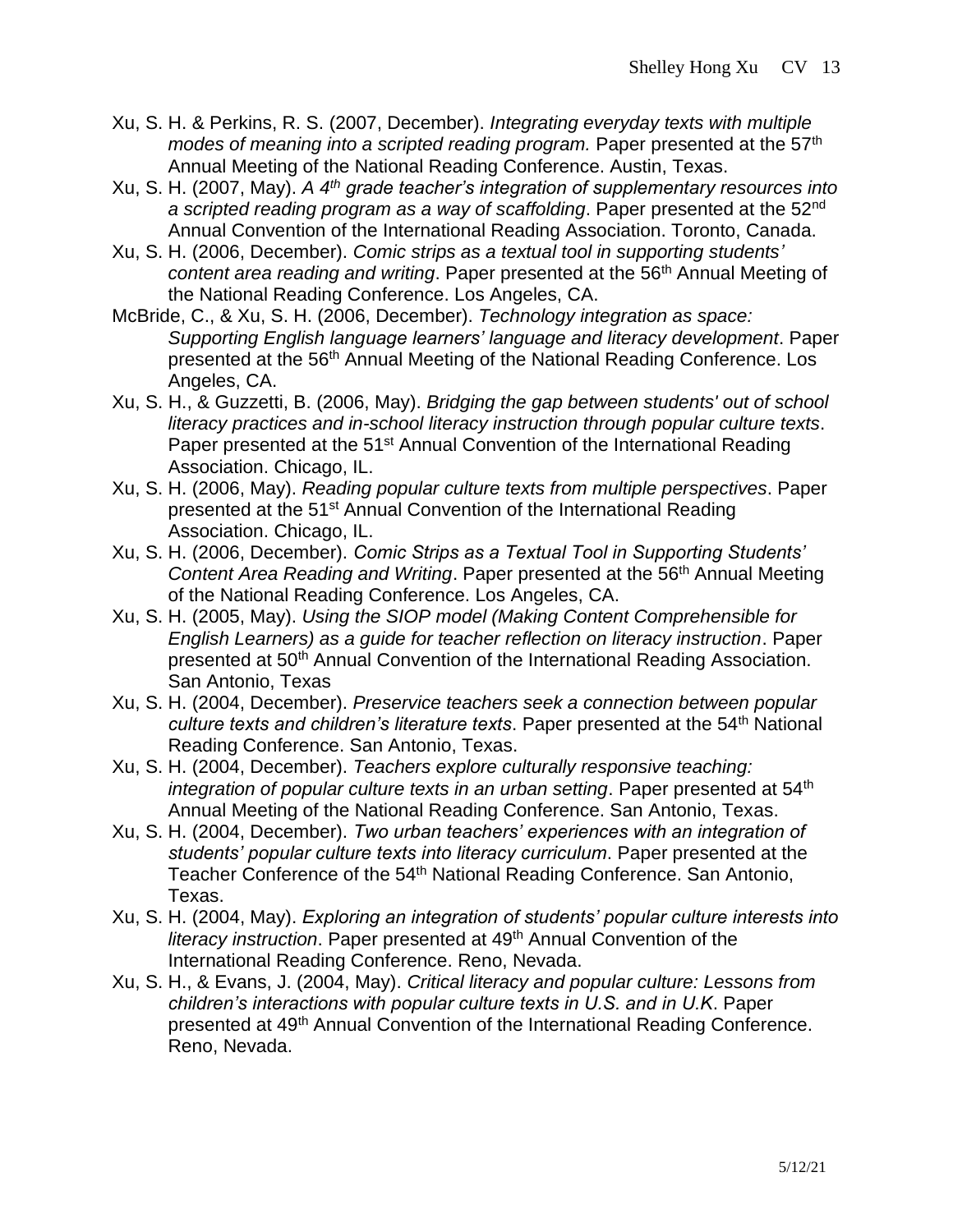- Xu, S. H. (2003, December). *Environmental print as "funds of knowledge" for African American kindergartners*. Paper presented at the 53rd Annual Meeting of the National Reading Conference. Scottsdale, Arizona.
- Xu, S. H. (2003, December). *Preservice teachers' changing perceptions and behaviors of teaching diverse students.* Paper presented at the 53rd Annual Meeting of the National Reading Conference. Scottsdale, Arizona.
- Xu, S. H. (2003, December). *"I don't get it!": Teachers' reading of student popular culture text*. Paper presented at the 53rd Annual Meeting of the National Reading Conference. Scottsdale, Arizona.
- Xu. S. H. (2003, April). *Teachers explore the use of student popular culture to promote multiple literacies*. Paper presented at 2003 Annual Meeting of American Educational Research Association, Chicago, IL.
- Xu, S. H. (2003, April). *The complexity and multiplicity of preservice teachers' exploring diversity issues in a literacy methods course*. Paper presented at 2003 Annual Meeting of American Educational Research Association, Chicago, IL.
- Xu, S. H., & Alvermann, D. (2002, December). *Using student popular culture interests for literacy instruction in elementary, middle, and high schools*. Paper presented at the Teacher Conference of the 52<sup>nd</sup> Annual Meeting of the National Reading Conference: Research-based Best Practices in Literacy Instruction. Miami, Florida
- Xu, S. H. (2002, December). *Preservice teachers learn to integrate student popular culture texts into literacy instruction*. Paper presented at the 52nd Annual Meeting of the National Reading Conference. Miami, Florida.
- Xu, S. H. (2002, December). *Comparing two studies of culturally responsive preservice teaching*. Paper presented at the 52nd Annual Meeting of the National Reading Conference. Miami, Florida.
- Xu, S. H. (2002, April). *Opportunities and barriers: Teachers learn to integrate diverse students' popular culture into literacy instruction*. Paper presented at 2002 Annual Meeting of American Educational Research Association, New Orleans, LA.
- Xu, S. H., & Mead, S. (2002, April). *What's so cool about Pokemón and Ricky Martin?: Teachers explore the use of student popular culture in literacy instruction*. Paper presented at 47<sup>th</sup> Annual Convention of International Reading Association, San Francisco, CA.
- Xu, S. H. (2001, December). *Teachers learn to integrate into literacy instruction diverse students' "funds of knowledge" with popular culture*. Paper presented at the 51st Annual Meeting of the National Reading Conference, San Antonio, TX.
- Xu, S. H. (2001, April**)**. *Preparing teachers to make school-home connection through*  diverse students' popular culture. Paper presented at 46<sup>th</sup> Annual Convention of International Reading Association, New Orleans, LA.
- Xu, S. H. (2001, April**)**. *Preparing teachers to use students' popular culture in connecting students' home and school literacy experiences*. Paper presented at 2001 Annual Meeting of American Educational Research Association, Seattle, WA.
- Xu, S. H. (2000, December). *Whose popular culture: Teachers explore making connections of diverse students' school and home literacy experiences*. Paper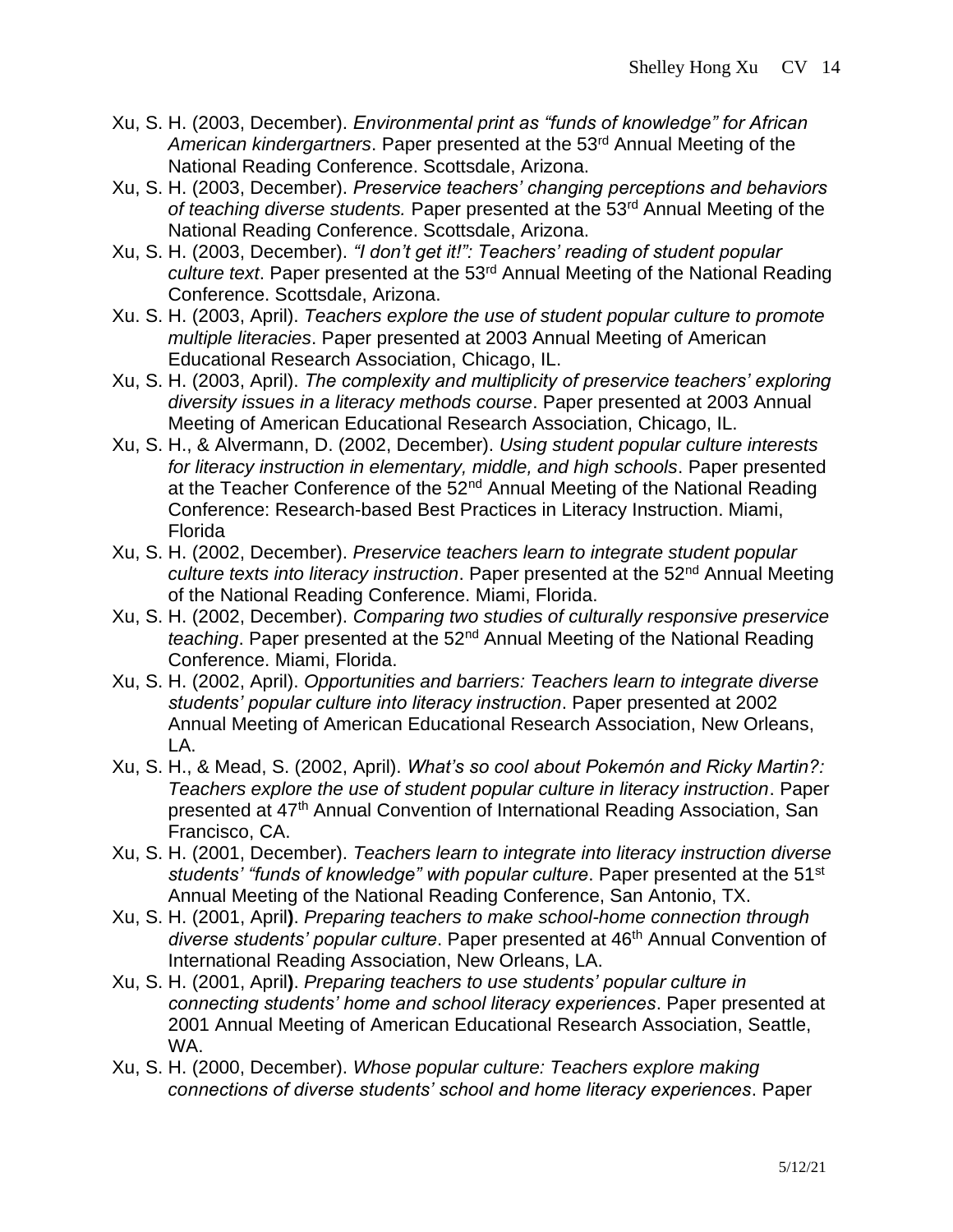presented at the 50<sup>th</sup> Annual Meeting of the National Reading Conference, Scottsdale, AZ.

- Xu, H. (2000, April**)**. *Using the ABC's model to enhance preservice teachers' abilities to connect diversity with literacy instruction for minority students*. Paper presented at 2000 Annual Meeting of American Educational Research Association, New Orleans, LA.
- Xu, H. (1999, December**)**. *Connecting multicultural with literacy instruction: Preservice teachers learn about self, minority students, and teaching*. Paper presented at the 49<sup>th</sup> Annual Meeting of the National Reading Conference, Orlando, FL.
- Xu, H. (1999, May). *Second language kindergartners' school and home literacy learning experiences.* Paper presented at 44th Annual Convention of International Reading Association, San Diego, CA.
- Xu, H. (1999, May). *Preservice teachers' using nonfiction with ESL students to develop literacy in English and Spanish.* Institute paper presented at 44<sup>th</sup> Annual Convention of International Reading Association, San Diego, CA.
- Xu, H. (1999, April). *Continuities and discontinuities: Lessons from ESL children's school and home literacy experiences.* Paper presented at 1999 Annual Meeting of American Educational Research Association, Montreal, Canada.
- Xu, H. (1998, December). *Reexamining continuities and discontinuities: Language minority children's literacy experiences at home and at school*. Paper presented at the 48<sup>th</sup> Annual Meeting of the National Reading Conference, Austin, TX.
- Xu, H. & Hsieh, C. (1998, December). *Parents' changing perceptions of emergent literacy and ESL children's home literacy experiences*. Paper presented at the 48<sup>th</sup> Annual Meeting of the National Reading Conference, Austin, TX.
- Xu, H. (1998, December). *Preservice teachers' evolving understandings of multiculturalism and literacy instruction.* Alternative format paper presented at the 48<sup>th</sup> Annual Meeting of the National Reading Conference, Austin, TX.
- Xu, H. (1998, April). *School and home literacy support and native Chinese-speaking children's development of word knowledge in English*. Paper presented at 1998 Annual Meeting of American Educational Research Association, San Diego, CA.
- Xu, H., Readence, J., & Barone, D.(1997, December). *The impact of Chinese literacy experience and school and home support on native Chinese-speaking children's*  early English literacy development. Paper presented at the 47<sup>th</sup> Annual Meeting of the National Reading Conference, Phoenix, AZ.
- Xu, H. (1997, March). *Preservice teachers' practicum experience, beliefs about ESL learning and teaching, and literacy strategy selection*. Paper presented at 1997 Annual Meeting of American Educational Research Association, Chicago, IL.
- Xu, H. (1996, December). *Preservice teachers' beliefs, awareness of terms related to L2 teaching, and selection of literacy instructional strategies for ESL students*. Paper presented at the 46<sup>th</sup> Annual Meeting of the National Reading Conference, Charleston, SC.
- Xu, H., Readence, J. E., & Barone, D. E. (1996, December). *Native Chinese-speaking children's acquisition of performance-based and reflective word knowledge in English: A multiple case study.* Paper presented at the 46<sup>th</sup> Annual Meeting of the National Reading Conference, Charleston, SC.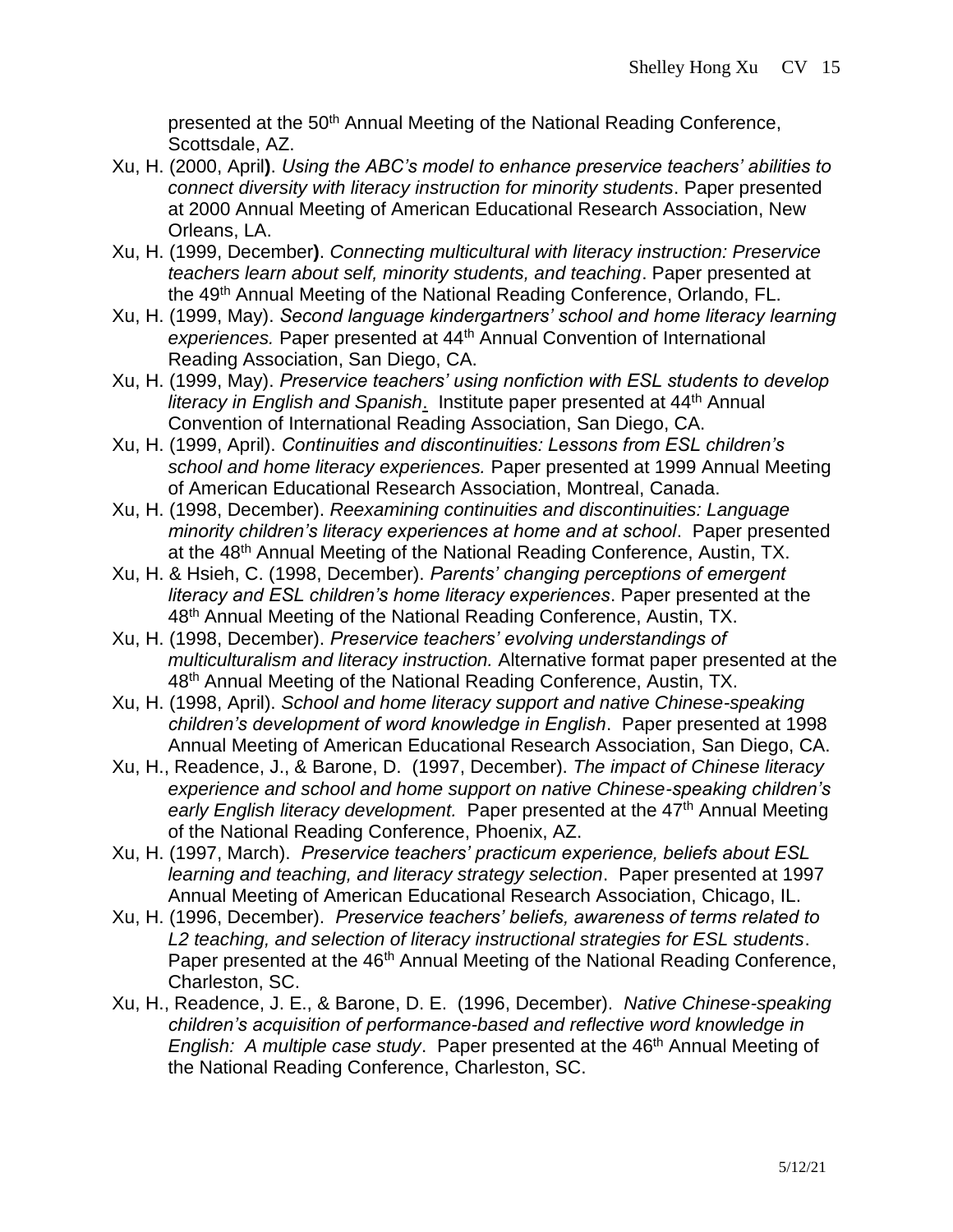Xu, H. (1995, December). *Interactions: A window to the beginning literacy learning experience of a Tagalog-speaking kindergartner in Chapter 1*. Paper presented at the 45<sup>th</sup> Annual Meeting of the National Reading Conference, New Orleans, LA.

## **Scholarship Mentoring Activities with Graduate Students**

- 1. I invited six classroom teachers to write about their experience of teaching ELLs in the section of "Voice from the Classroom" of my book. The teachers are Sarah Serrano (Los Angeles Unified School District), Olivia Martinez (Los Angeles Unified School District), Renne Gonzales-Gomez (Long Beach Unified School District), Camille Wilson (Long Beach Unified School District), Hilary Shuler (Los Angeles Unified School District), and Maritza Magana (Paramount Unified School District). Xu, S. H. (2010). *Teaching English language learners: Literacy strategies & resources for K-6*. New York: Guilford.
- 2. Several classroom teachers from the Long Beach Unified School District and I coauthored a paper, which was presented at the annual meeting of International Reading Association.

Xu, S. H., Barlow, L., Cervantez-Cea, A., & Osuna-Domínguez, R. (2010, April). *Content integration into literacy instruction for English learners in primary grades*. Paper presented at 55<sup>th</sup> Annual Meeting of the International Reading Association. Chicago, Illinois.

3. A classroom teacher from the Los Angeles Unified School District and I co-authored a paper, which was presented at the annual meeting of the National Reading Conference.

Xu, S. H. & Perkins, R. S. (2007, December). *Integrating everyday texts with multiple modes of meaning into a scripted reading program.* Paper presented at the 57<sup>th</sup> Annual Meeting of the National Reading Conference. Austin, Texas.

4. A classroom teacher from the Long Beach Unified School District and I co-authored a paper, which was presented at the annual meeting of the National Reading Conference.

McBride, C., & Xu, S. H. (2006, December). *Technology integration as space: Supporting English language learners' language and literacy development*. Paper presented at the 56<sup>th</sup> Annual Meeting of the National Reading Conference. Los Angeles, CA.

- 5. I led a group of teachers from the Long Beach Unified School District and from the Downey Unified School District to present a symposium (whose proposal I wrote) about teachers' experience with implementing the SIOP Model in their teaching literacy at the 50<sup>th</sup> Annual Meeting of the International Reading Association. Xu, S. H. (2005, May). *Using the SIOP model (Making Content Comprehensible for English Learners) as a guide for teacher reflection on literacy instruction*. Paper presented at 50<sup>th</sup> Annual Convention of the International Reading Association. San Antonio, TX.
- 6. I mentored two teachers (Rachael Sawyer Perkins from the Los Angeles Unified School District and Lark Zunich formerly from the Long Beach Unified School District) through co-authoring a book about integrating popular culture texts into literacy instruction, which is published by the International Reading Association.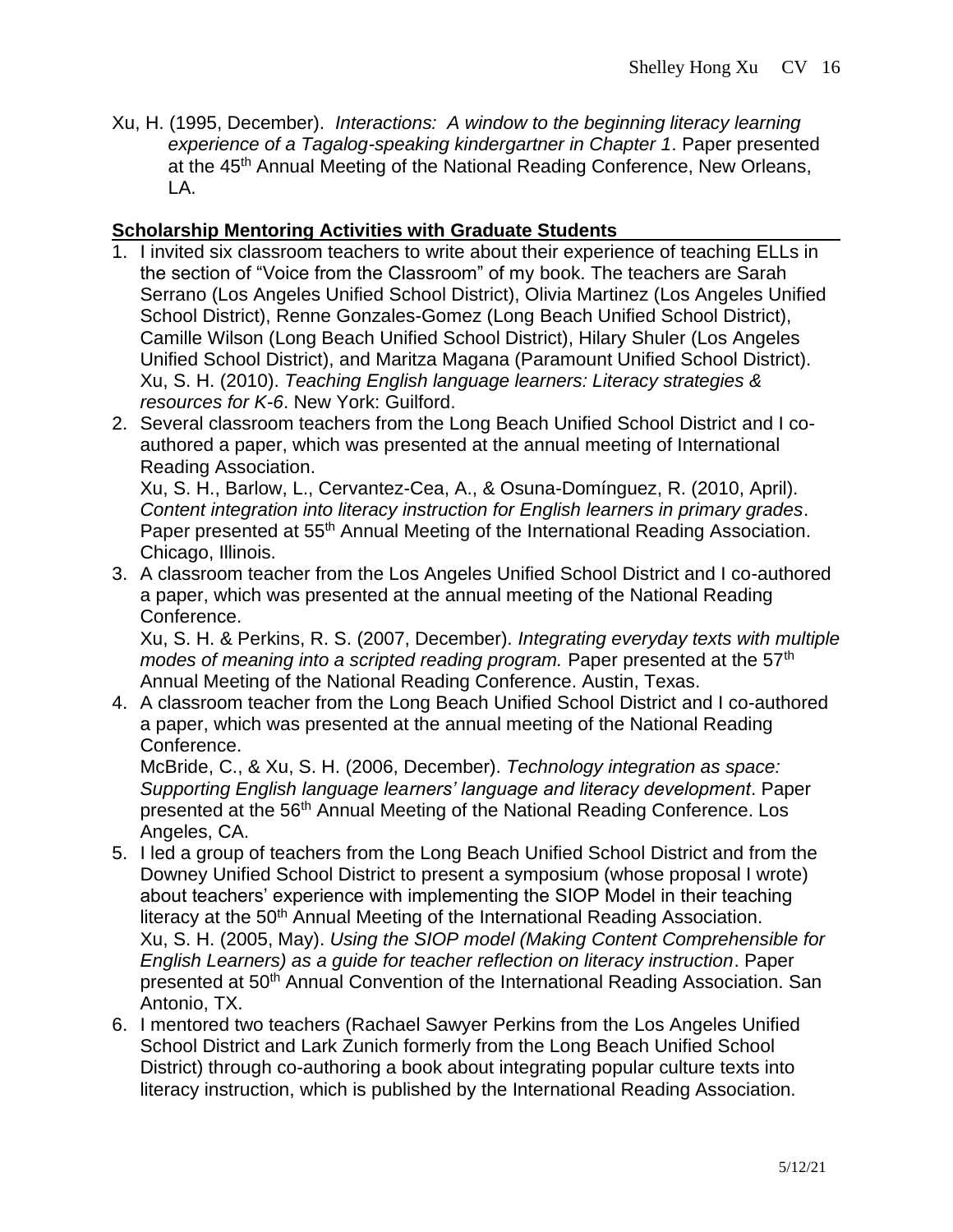Xu, S. H., Sawyer, R., & Zunich, L. (2005). *Trading cards to comic strips: Popular culture texts and literacy learning in grades K-8*. Newark, DE: International Reading Association.

7. I invited two teachers (Catherine McBride and Maryvel Cardenas from Long Beach Unified School District) to write up their experience of teaching English language learners. Their exemplary teaching is featured in a tri-authored book on teaching early literacy.

Barone, M. D., Mallette, H. M., & Xu, S. H. (2005). *Teaching early literacy: Development, assessment, and instruction*. New York: The Guilford Press.

8. I mentored one teacher from the Lubbock Independent School District, Lubbock, TX through co-authoring an article published in *Young Children*. Xu, S. H., & Rutledge, A. L. (2003). "Chickens start with Ch!": Kindergartners talk about print through environmental print. *Young Children*, 58, 44-51.

### **Professional Service**

Member, Scholastic Books, Inc. Professors Advisory Panel (2010—2011) Member, Publications Committee (2009-2010, 2010-2011), International Reading Association.

- Chair, Publications Committee (2006-2008), Literacy Research Association (LRA) (Formerly National Reading Conference).
- Member, Search Committee on *Reading Research Quarterly* Editors (2007), International Reading Association.
- Member, International Development in North America Committee, International Reading Association (2003-2005)
- Co-Chair, Multicultural Issues Committee (now Ethnicity, Race, and Multilingualism Committee), National Reading Conference (2000-2003).
- Reviewer, Websites on Special Education, the Idea and Research for Inclusive Settings (IRIS) Center, Vanderbilt University (2003).
- Member, Higher Education Collaborative, Texas Center for Reading and Language Arts, University of Texas, Austin (2000-2002).
- Member, Early Childhood Education Pilot Test Results Review Committee, The State Board of Educator Certification, Texas (2000).
- Member, Multicultural and Diversity Issues Committee (now Ethnicity, Race, and Multilingualism Committee), National Reading Conference (1997-2000).
- Member, Dina Feitelson Award Committee, International Reading Association (1998- 1999).
- Member, Albert J. Harris Award Committee, International Reading Association (1997- 1998).

### **Grant Proposal Reviewer**

- 1). Nevada Reading Excellence Act (REA) sub-grants (2002)
- 2). State Funded Organized Research Grant, College of Education, Texas Tech University. (1998, 1999, 2000)
- 3). Interdisciplinary Seed Grant, Texas Tech University. (1999)

### **Department Service**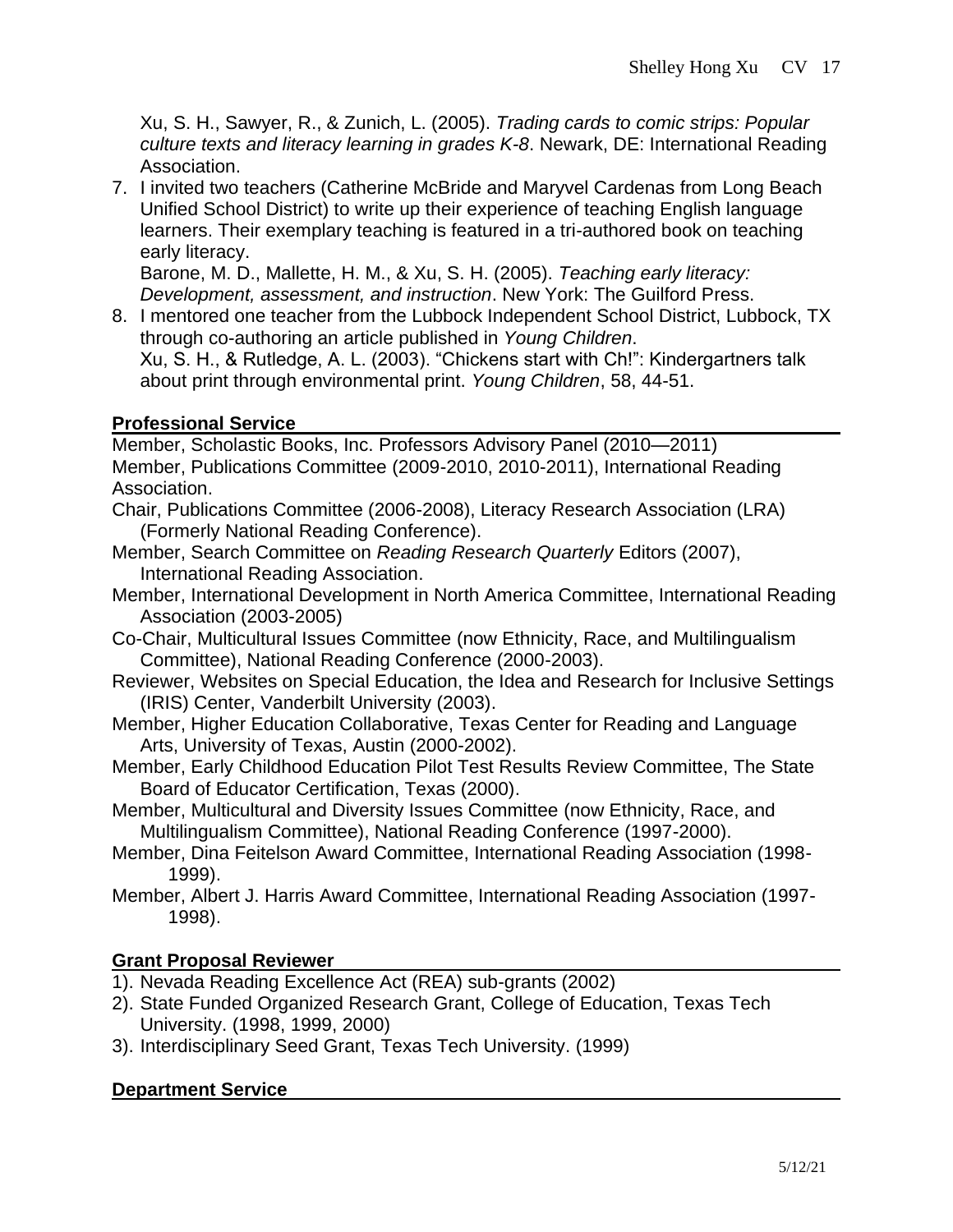- Coordinator, Reading and Literacy Added Authorization Program (2015—Present), CSULB
- Coordinator, the Course *EDEL 452 Teaching and Learning Reading, K-8* (Fall, 2003— Present), CSULB

Chair, Evaluation of Lecturers (2005-2006, 2007-2008, 2015-2017, 2020-2022), CSULB Member, Evaluation of Lecturers (2002-2004, 2004-2006, 2006-2008, 2008-2010, 2010- 2012, 2015-2017, 2018-2020, 2020-2022), CSULB

- Member, Department Chair Nomination Committee (2008-2009, 2018-2019), CSULB Coordinator, Master's Reading and Language Arts Program (2012—2015), CSULB
- Member, Admissions and Standards (2015-2017), CSULB
- Member, Retention, Tenure, Promotion (RTP) Committee (2010-2012, 2012—2014, 2014-2015), CSULB
- Member, Evaluation of Tenured Faculty (2010-2012, replaced in Spring 2011 due to my being evaluated; 2012-2014, 2014-2015), CSULB
- Assessor, TAP 1 (2009-2014), CSULB
- Member, Technology Committee (2004-2006, 2006-2008, 2008-2010), CSULB
- Member, Assessment and Improvement Committee (2006-2009), CSULB
- Member, Program Evaluation Committee (2006-2009), CSULB
- Member, TPA Ad Hoc Committee (2007-2008), CSULB
- Member, Advisory Cabinet (2004-2006, 2006-2008), CSULB
- Member, Admission and Standards Committee (2004-2006), CSULB
- Member, Budget Committee (2003-2005), CSULB
- Chair, Curriculum & Instruction Division Merit Pay Task Force (2000-2001), TTU
- Member, Language & Literacy Position Search Committee (2001--2002), TTU
- Member, Language & Literacy Position Search Committee (2000--2001), TTU
- Member, Language & Literacy Position Search Committee (1998--1999), TTU

### **College Service**

- Member, Retention, Tenure, Promotion (RTP) Committee (2006-2007, 2007-2009,
- 2018-2019, 2019-2021, 2021-2023), CSULB
- Member, CED Endowment Committee (2019-2021)
- Member, College Curriculum Committee (2002-2004, 2017-2019)
- Member, CED Assessment Committee (2014-2015)
- Member, CED Professional Review Committee (2012-2013)
- Member, CED Technology Committee (2004-2006, 2006-2008, 2008-2010, 2010-2012, 2012-2014), CSULB
- Member, Student Affairs Committee (2010-2012), CSULB
- Member, ED.D. Admission Committee (2007, 2008)
- Member, CED Faculty Council (2004-2006), CSULB
- Member, CED Faculty Council (Spring, 2003 to replace Dr. Felipe Golez when he was on sabbatical leave), CSULB

Member, COE Ad Hoc Merit Pay Committee (2000-2001), TTU

- Member, COE Research Committee (1998-2001), TTU
- Mentor, McNair Scholars (2001-2002), TTU
- Member, Teacher Induction Initiative Team (2001—2002), TTU